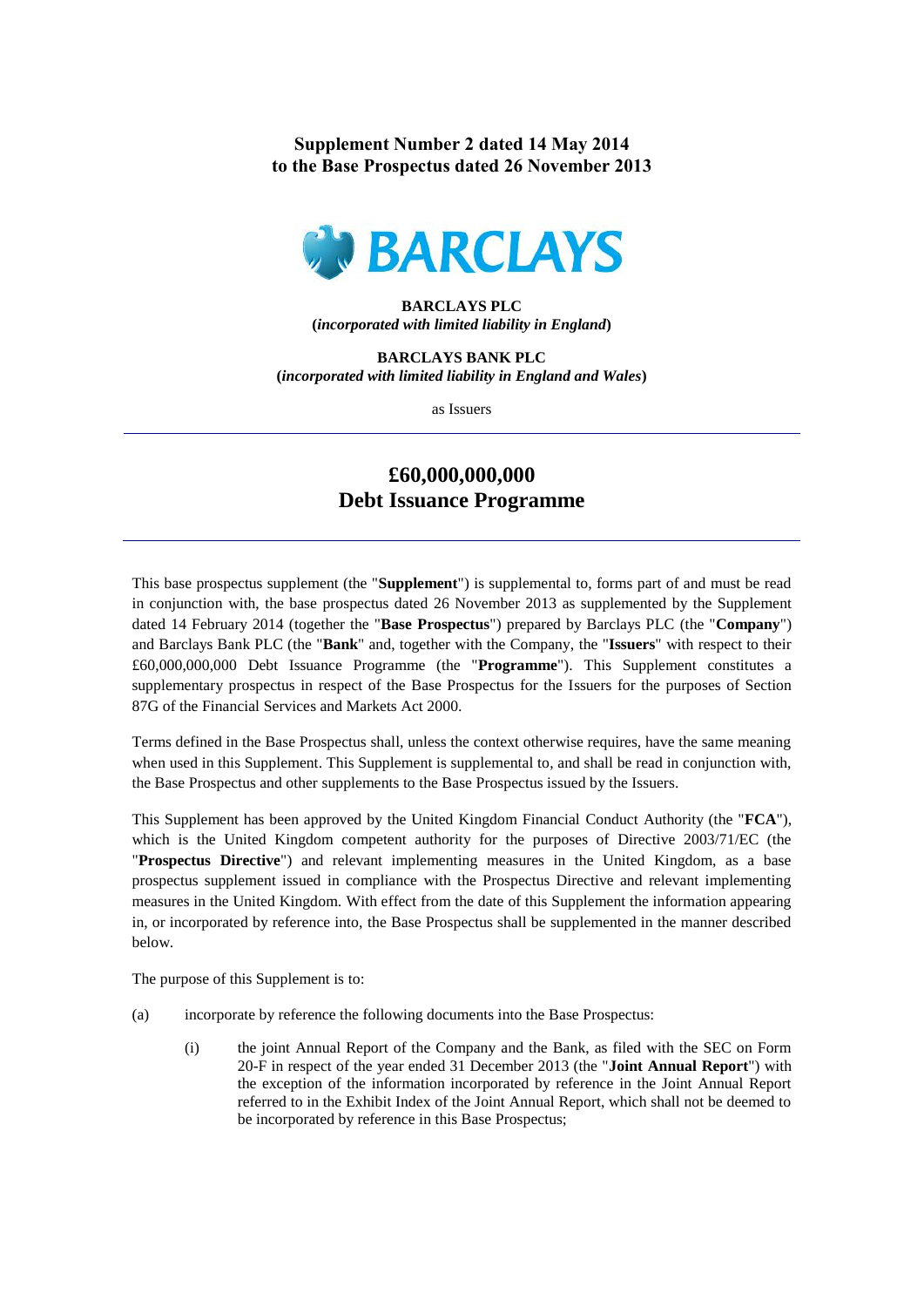- (ii) the Annual Report of the Bank containing the audited consolidated financial statements and the independent auditor's report of the Bank in respect of the year ended 31 December 2013 (the "**2013 Bank Annual Report**");
- (iii) the joint unaudited Interim Results Announcement of the Company and the Bank as filed with the SEC on Form 6-K on Film Number 14816123 on 6 May 2014 in respect of the first three months ended 31 March 2014 (the "**Interim Results Announcement**"); and
- (iv) the joint announcement of the Company and the Bank as filed with the SEC on Form 6- K on Film Number 14827183 on 9 May 2014 in respect of the Group Strategy Update;
- (b) state that there has been no significant change in the financial or trading position of the Company, the Group, the Bank or, as the case may be, the Bank Group since 31 December 2013;
- (c) state that there has been no material adverse change in the prospects of the Company, the Group, the Bank or, as the case may be, the Bank Group since 31 December 2013;
- (d) supplement the Base Prospectus with the following information relating to legal proceedings:
	- (i) FHFA

On 24 April 2014, the Bank and certain of its affiliates and former employees agreed to a settlement of the FHFA's claims, which provides for a settlement of all claims against these entities and individuals in exchange for a payment of \$0.28bn by the Bank;

(ii) Legal Proceedings

Save as disclosed under the sections entitled "*The Issuers and the Group – Legal and Regulatory Proceedings*" on pages 106 to 116 of the Base Prospectus (other than under the heading "—*Other Legal and Regulatory Proceedings*" on page 116 of the Base Prospectus), Note 28 (*Provisions*) on pages 332 to 333 of the 2013 Annual Report and Note 30 (*Legal, Competition and Regulatory Matters*) on pages 334 to 340 of the 2013 Annual Report, there are no governmental, legal or arbitration proceedings (including any such proceedings which are pending or threatened of which the Issuers are aware), which may have or have had during the 12 months preceding the date of this Supplement, a significant effect on the financial position or profitability of the Company, the Bank, the Group and/or, as the case may be, the Bank Group; and

(e) following the release of the Joint Annual Report and the 2013 Annual Report, update the Summary appearing on pages 2-22 of the Base Prospectus to take into account such new financial information. The new Summary is attached as Appendix 1 hereto.

Any information contained in the documents specified above which is not incorporated by reference in the Base Prospectus is either not relevant for prospective investors for the purposes of Article 5(1) of the Prospectus Directive or is covered elsewhere in the Base Prospectus.

For as long as any of the notes issued under the Programme are admitted to trading on the Regulated Market of the London Stock Exchange plc and the rules of the FCA so require, for the life of the Base Prospectus, copies of the Joint Annual Report, the 2013 Bank Annual Report and the Interim Results Announcement may be inspected during usual business hours on any weekday (Saturdays, Sundays and public holidays excepted) at Barclays Treasury, 1 Churchill Place, London E14 5HP and at the specified office of The Bank of New York Mellon, as principal paying agent, currently located at One Canada Square, London E14 5AL.

This Supplement shall be available on or around the date hereof in electronic form at http://www.londonstockexchange.com/exchange/news/market-news/market-news-home.html.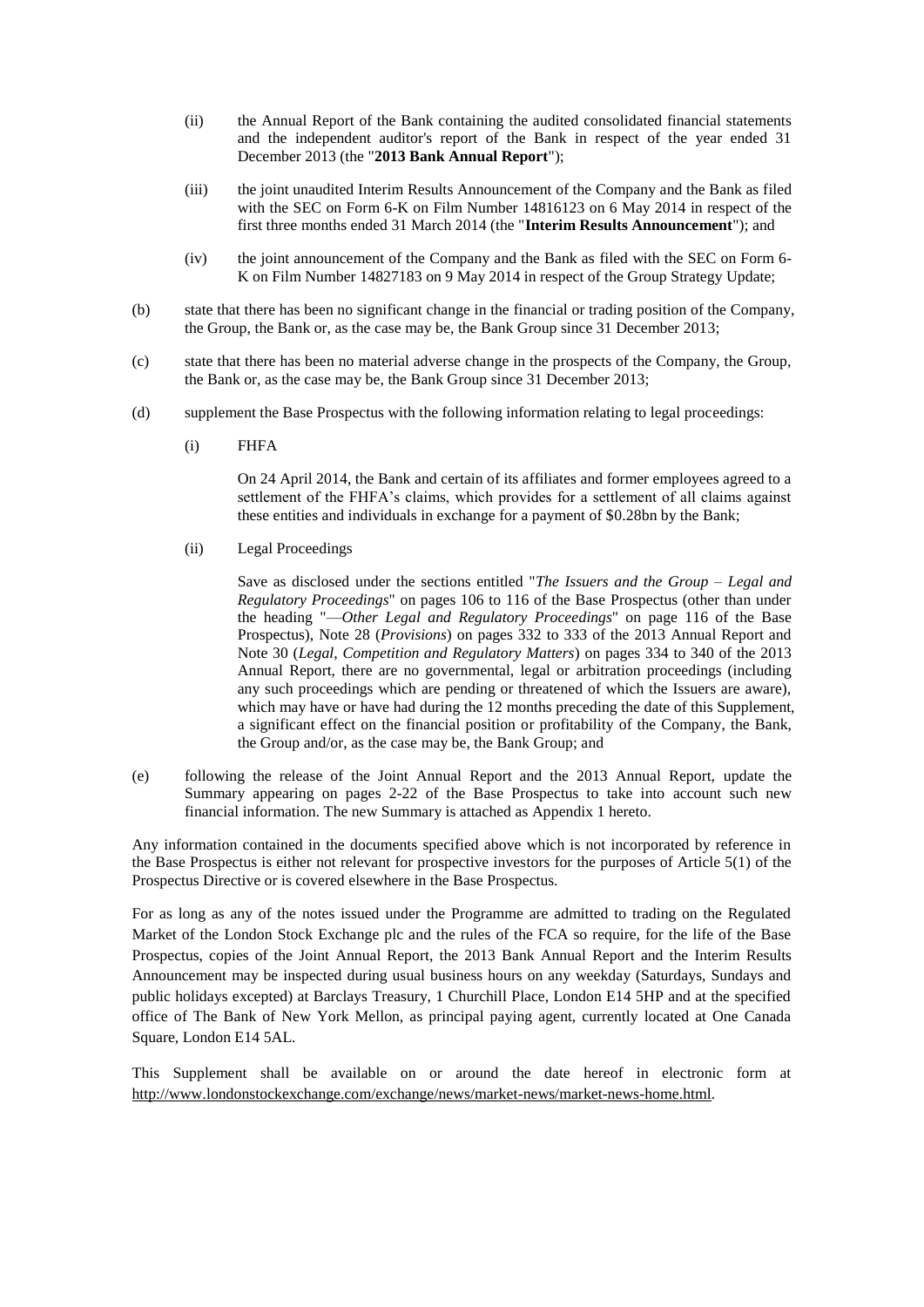## **IMPORTANT NOTICES**

Each of the Issuers accepts responsibility for the information contained in this Supplement and declares that, having taken all reasonable care to ensure that such is the case, the information contained in this Supplement is, to the best of its knowledge, in accordance with the facts and contains no omission likely to affect its import.

To the extent that there is any inconsistency between (a) any statement in this Supplement or any statement incorporated by reference into the Base Prospectus by this Supplement and (b) any other statement in, or incorporated by reference into, the Base Prospectus, the statements in (a) above will prevail.

Save as disclosed in this Supplement, no significant new factor, material mistake or inaccuracy relating to the information included in the Base Prospectus which is capable of affecting the assessment of the Notes issued under the Programme has arisen or been noted, as the case may be, since the publication of the Base Prospectus.

If documents which are incorporated by reference into this Supplement themselves incorporate any information or other documents therein, either expressly or implicitly, such information or other documents will not form part of this Supplement for the purposes of the Prospectus Directive except where such information or other documents are specifically incorporated by reference into the Supplement.

14 May 2014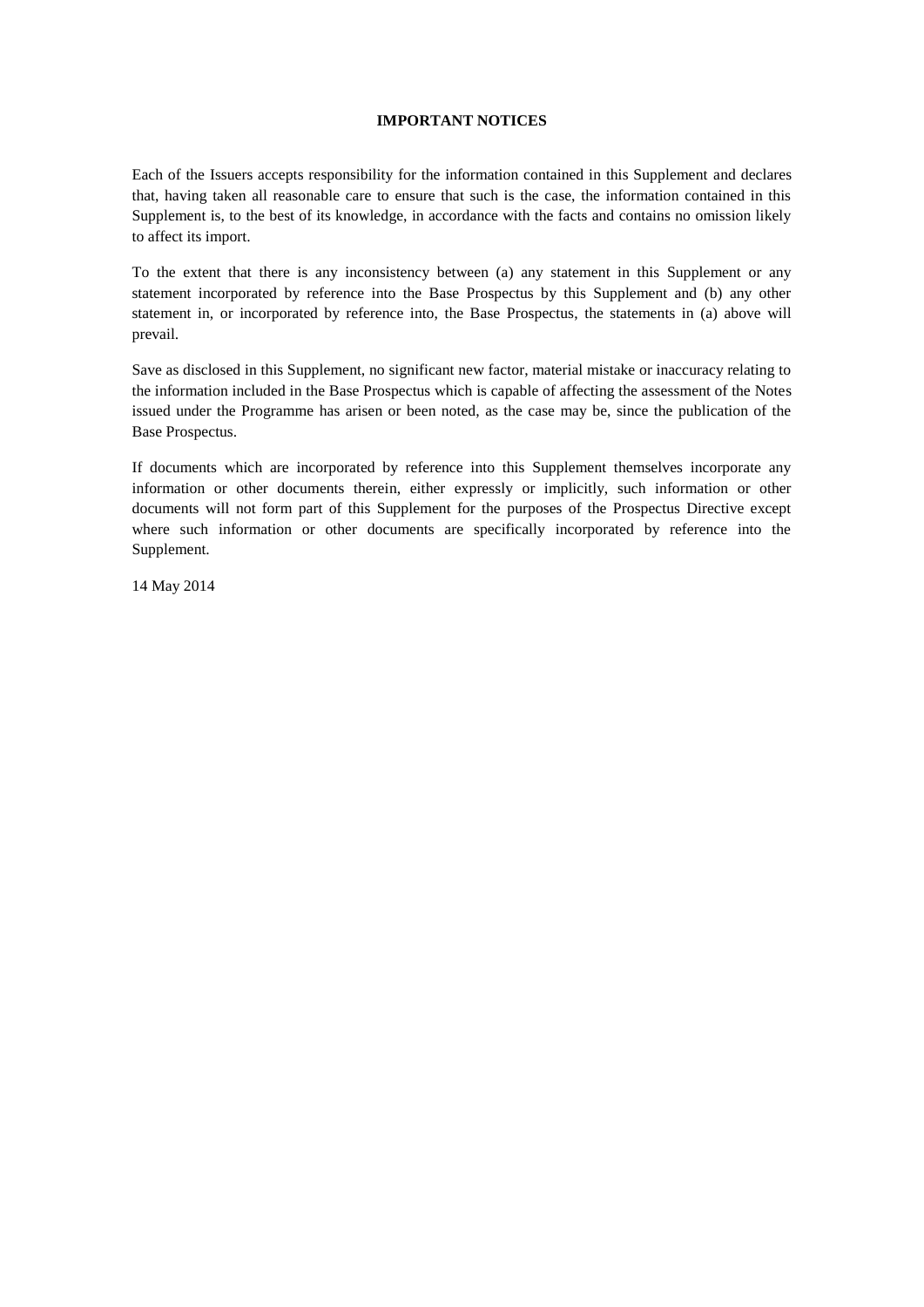## **APPENDIX 1 SUMMARY**

*Summaries are made up of disclosure requirements known as "Elements". These elements are numbered in Sections A – E (A.1 – E.7).*

*This summary contains all the Elements required to be included in a summary for this type of securities and Issuers. Because some Elements are not required to be addressed, there may be gaps in the numbering sequence of the Elements.*

*Even though an Element may be required to be inserted in the summary because of the type of securities and Issuers, it is possible that no relevant information can be given regarding the Element. In this case a short description of the Element is included in the summary with the mention of "Not Applicable".* 

|     | <b>Section A - Introduction and Warnings</b> |                                                                                                                                                                                                                                                                                                                                                                                                                                                                                                       |  |  |  |
|-----|----------------------------------------------|-------------------------------------------------------------------------------------------------------------------------------------------------------------------------------------------------------------------------------------------------------------------------------------------------------------------------------------------------------------------------------------------------------------------------------------------------------------------------------------------------------|--|--|--|
| A.1 | <b>Warning:</b>                              | This Summary should be read as an introduction to the Base Prospectus.<br>Any decision to invest in the Notes should be based on consideration of<br>the Base Prospectus as a whole by the investor, including any<br>information incorporated by reference herein, and read together with the<br>applicable Final Terms.                                                                                                                                                                             |  |  |  |
|     |                                              | Where a claim relating to the information contained in the Base<br>Prospectus is brought before a court, the plaintiff might, under the<br>national legislation of the relevant Member State, have to bear the costs<br>of translating the Base Prospectus before the legal proceedings are<br>initiated.                                                                                                                                                                                             |  |  |  |
|     |                                              | Civil liability attaches only to those persons who have tabled the<br>Summary, including any translation thereof, but only if the Summary is<br>misleading, inaccurate or inconsistent when read together with the other<br>parts of the Base Prospectus or it does not provide, when read together<br>with the other parts of the Base Prospectus, key information in order to<br>aid investors when considering whether to invest in the Notes.                                                     |  |  |  |
| A.2 | <b>Consent:</b>                              | Each of the Issuers may provide its consent to the use of the Base<br>Prospectus and the applicable final terms (the "Final Terms") for<br>subsequent resale or final placement of the Notes by financial<br>intermediaries, provided that the subsequent resale or final placement of<br>Notes by such financial intermediaries is made during the offer period<br>specified in the Final Terms. Such consent may be subject to conditions<br>which are relevant for the use of the Base Prospectus. |  |  |  |
|     |                                              | The consent referred to above relates to Offer Periods (as defined<br>below) occurring within 12 months from the date of this Base<br>Prospectus,                                                                                                                                                                                                                                                                                                                                                     |  |  |  |
|     |                                              | [Specific Consent:                                                                                                                                                                                                                                                                                                                                                                                                                                                                                    |  |  |  |
|     |                                              | The Issuer consents to the use of this Base Prospectus (as<br>(a)<br>supplemented as at the relevant time, if applicable) and these<br>Final Terms dated $\lceil \bullet \rceil$ with respect to any subsequent resale or<br>final placement of Notes (a "Public Offer") in the United<br>Kingdom and made during the period from and including $[\bullet]$ ,<br>to, but excluding, $[\bullet]$ (the "Offer Period") by the relevant<br>Dealer and by:                                                |  |  |  |
|     |                                              | (i)<br>any financial intermediary named as an Initial<br>Authorised Offeror in these Final Terms; and                                                                                                                                                                                                                                                                                                                                                                                                 |  |  |  |
|     |                                              | any financial intermediary appointed after the date of<br>(ii)                                                                                                                                                                                                                                                                                                                                                                                                                                        |  |  |  |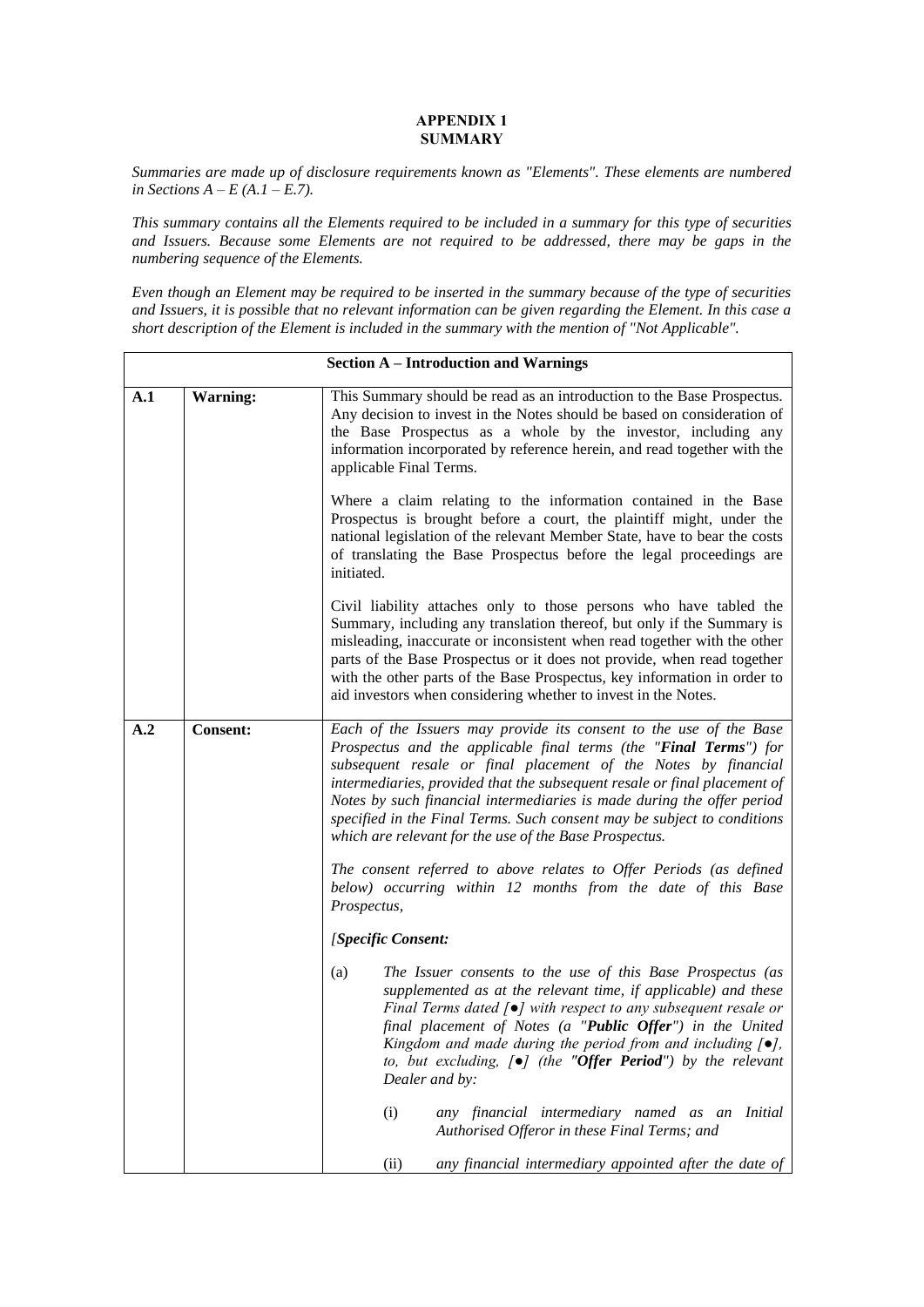|  |                   | these Final Terms and whose name is published on the                                                                                                                                                                                                                                                                                                                                                                                                                                                                                                                                                                                                                                                                                                      |
|--|-------------------|-----------------------------------------------------------------------------------------------------------------------------------------------------------------------------------------------------------------------------------------------------------------------------------------------------------------------------------------------------------------------------------------------------------------------------------------------------------------------------------------------------------------------------------------------------------------------------------------------------------------------------------------------------------------------------------------------------------------------------------------------------------|
|  |                   | Issuer's<br>website<br>(www.barclays.com/InvestorRelations/DebtInvestors)<br>and identified as an Authorised Offeror in respect of<br>the relevant Public Offer; and]                                                                                                                                                                                                                                                                                                                                                                                                                                                                                                                                                                                     |
|  | [General Consent: |                                                                                                                                                                                                                                                                                                                                                                                                                                                                                                                                                                                                                                                                                                                                                           |
|  | (b)               | If Part B of the these Final Terms dated $[\bullet]$ specifies "General<br>Consent" as "Applicable", the Issuer hereby offers to grant its<br>consent to the use of this Base Prospectus (as supplemented as<br>at the relevant time, if applicable) and these Final Terms with<br>respect to any Public Offer of Notes in the Public Offer<br>Jurisdiction and made during the period from and including<br>$[ \bullet ]$ , to, but excluding, $[ \bullet ]$ (the "Offer Period") by any financial<br>intermediary which satisfies the following conditions:                                                                                                                                                                                             |
|  | (i)               | is a financial intermediary whose name and address is<br>published<br>the<br>website<br><i>Issuer's</i><br>on<br>(http://www.barclays.com/InvestorRelations/DebtInvest<br>(ors); or                                                                                                                                                                                                                                                                                                                                                                                                                                                                                                                                                                       |
|  | (ii)              | any financial intermediary which is authorised to make<br>such offers under the Markets in Financial Instruments<br>Directive (Directive 2004/39/EC) which states on its<br>website that it has been duly appointed as a financial<br>intermediary to offer the relevant Tranche of Notes<br>during the Offer Period and that it is relying on this<br>Base Prospectus to do so; and                                                                                                                                                                                                                                                                                                                                                                      |
|  | (iii)             | the consent is subject to any other conditions set out in<br>Part B of these Final Terms.]                                                                                                                                                                                                                                                                                                                                                                                                                                                                                                                                                                                                                                                                |
|  | $curveacy$ ).]    | [Not Applicable: [the Issuer does not consent to the use of the Base<br>Prospectus for subsequent resales.]/[the Notes are issued in<br>denominations of at least EUR100,000 (or its equivalent in any other                                                                                                                                                                                                                                                                                                                                                                                                                                                                                                                                              |
|  | information.      | An Investor intending to acquire or acquiring any Notes from an<br>Authorised Offeror will do so, and offers and sales of the Notes to an<br>Investor by an Authorised Offeror will be made, in accordance with<br>any terms and other arrangements in place between such<br>Authorised Offeror and such Investor including as to price,<br>allocation, settlement arrangements and any expenses or taxes to be<br>charged to the Investor (the "Terms and Conditions of the Public<br>Offer"). Neither the Company nor the Bank will be a party to any<br>such arrangements with Investors (other than Dealers) in<br>connection with the offer or sale of the Notes and, accordingly, this<br>Base Prospectus and any Final Terms will not contain such |
|  |                   | The Terms and Conditions of the Public Offer shall be published by<br>that Authorised Offeror on its website at the relevant time. None of<br>the Issuers, any of the Dealers or other Authorised Offerors has any<br>responsibility or liability for such information.                                                                                                                                                                                                                                                                                                                                                                                                                                                                                   |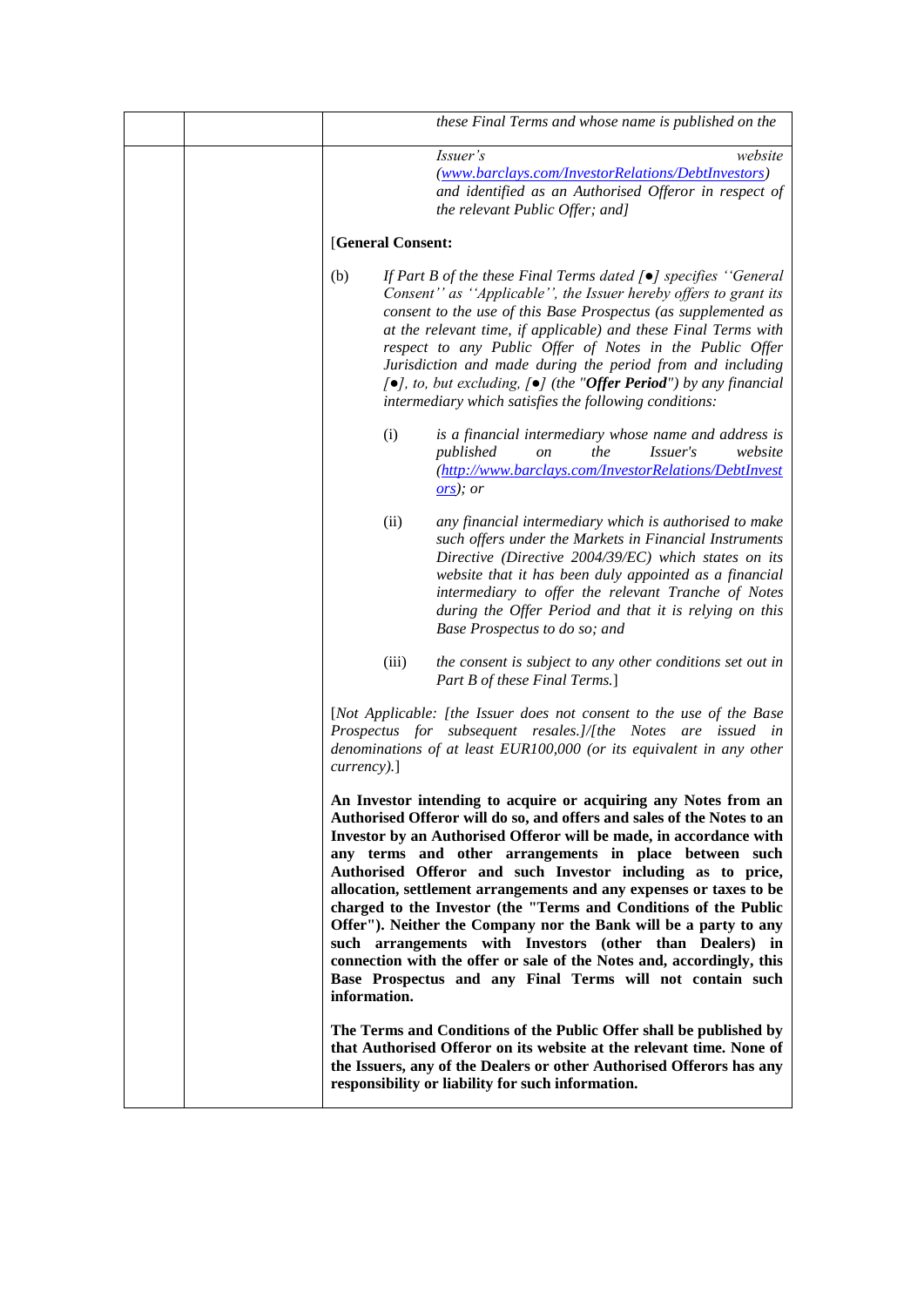|      | <b>Section B - Issuers</b>                                 |                                                                                                                                                                                                                                                                                                                                                                                                                                                                                                                                                                                                                                                                                                                                                                                                                                                                                                                                                                                |  |  |
|------|------------------------------------------------------------|--------------------------------------------------------------------------------------------------------------------------------------------------------------------------------------------------------------------------------------------------------------------------------------------------------------------------------------------------------------------------------------------------------------------------------------------------------------------------------------------------------------------------------------------------------------------------------------------------------------------------------------------------------------------------------------------------------------------------------------------------------------------------------------------------------------------------------------------------------------------------------------------------------------------------------------------------------------------------------|--|--|
| B.1  | Legal name of the<br>Company:                              | Barclays PLC (the "Company" or "Barclays")                                                                                                                                                                                                                                                                                                                                                                                                                                                                                                                                                                                                                                                                                                                                                                                                                                                                                                                                     |  |  |
|      | <b>Commercial name</b><br>of the Company:                  | <b>Barclays</b>                                                                                                                                                                                                                                                                                                                                                                                                                                                                                                                                                                                                                                                                                                                                                                                                                                                                                                                                                                |  |  |
| B.2  | <b>Domicile and legal</b><br>form<br>оf<br>the<br>Company: | The Company was incorporated in England and Wales on 20 July 1896<br>under the Companies Acts 1862 to 1890 as a company limited by shares<br>and was reregistered in 1982 as a public limited company under the<br>Companies Acts 1948 to 1980. The Company is registered under<br>company number 48839. The Company was renamed Barclays PLC on<br>1 January 1985.                                                                                                                                                                                                                                                                                                                                                                                                                                                                                                                                                                                                            |  |  |
|      |                                                            | The principal laws and legislation under which the Company operates<br>are laws of England and Wales including the Companies Act.                                                                                                                                                                                                                                                                                                                                                                                                                                                                                                                                                                                                                                                                                                                                                                                                                                              |  |  |
|      |                                                            | The Company is domiciled in the UK. The registered office of the<br>Company is at 1 Churchill Place, London E14 5HP (telephone number:<br>+44 (0)20 7116 1000).                                                                                                                                                                                                                                                                                                                                                                                                                                                                                                                                                                                                                                                                                                                                                                                                                |  |  |
| B.4b | <b>Trends:</b>                                             | The business and earnings of the Company and its consolidated<br>subsidiaries (the "Group") can be affected by the fiscal or other policies<br>and other actions of various governmental and regulatory authorities in<br>the UK, European Union (the "EU"), U.S. and elsewhere, which are all<br>subject to change. The regulatory response to the financial crisis has led<br>and will continue to lead to very substantial regulatory changes in the<br>UK, EU and U.S. and in other countries in which the Group operates. It<br>has also (amongst other things) led to (i) a more assertive approach<br>being demonstrated by the authorities in many jurisdictions, and (ii)<br>enhanced capital and liquidity requirements (for example pursuant to the<br>fourth Capital Requirements Directive ("CRD IV")). Any future<br>regulatory changes may restrict the Group's operations, mandate certain<br>lending activity and impose other, significant compliance costs. |  |  |
|      |                                                            | Known trends affecting the Company and the industry in which the<br>Company operates include:                                                                                                                                                                                                                                                                                                                                                                                                                                                                                                                                                                                                                                                                                                                                                                                                                                                                                  |  |  |
|      |                                                            | continuing political and regulatory scrutiny of the banking<br>industry which, in some cases, is leading to increased or<br>changing regulation that is likely to have a significant effect on<br>the structure and management of the Group;                                                                                                                                                                                                                                                                                                                                                                                                                                                                                                                                                                                                                                                                                                                                   |  |  |
|      |                                                            | general changes in regulatory requirements, for example,<br>prudential rules relating to the capital adequacy framework and<br>rules designed to promote financial stability and increase<br>depositor protection;                                                                                                                                                                                                                                                                                                                                                                                                                                                                                                                                                                                                                                                                                                                                                             |  |  |
|      |                                                            | the U.S. Dodd-Frank Wall Street Reform and Consumer<br>Protection Act, which contains far reaching regulatory reform<br>(including restrictions on proprietary trading and fund-related<br>activities (the so-called 'Volcker rule'));                                                                                                                                                                                                                                                                                                                                                                                                                                                                                                                                                                                                                                                                                                                                         |  |  |
|      |                                                            | recommendations by the Independent Commission on Banking<br>that: (i) the UK and EEA retail banking activities of a UK bank<br>or building society should be placed in a legally distinct,<br>operationally separate and economically independent entity (so-<br>called 'ring-fencing'); and (ii) the loss-absorbing capacity of ring-<br>fenced banks and UK-headquartered global systemically<br>important banks (such as the Issuers) should be increased to                                                                                                                                                                                                                                                                                                                                                                                                                                                                                                                |  |  |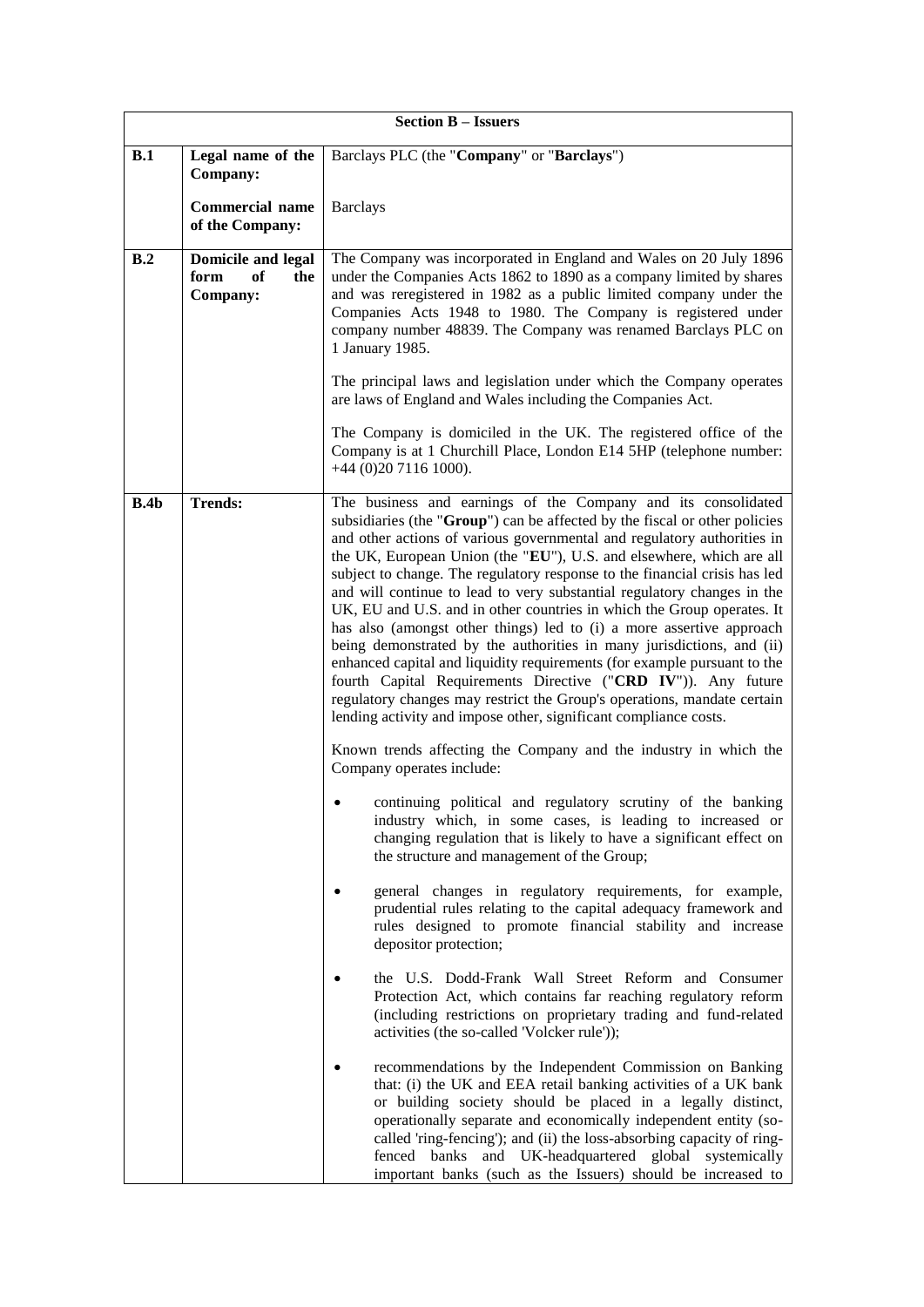|             |                                                       | levels higher than the Basel 3 proposals; and                                                                                                                                                                                                                                                                                                                                                                                                                                                                                                                                                                                           |                        |                                                       |                                                     |                                                                   |
|-------------|-------------------------------------------------------|-----------------------------------------------------------------------------------------------------------------------------------------------------------------------------------------------------------------------------------------------------------------------------------------------------------------------------------------------------------------------------------------------------------------------------------------------------------------------------------------------------------------------------------------------------------------------------------------------------------------------------------------|------------------------|-------------------------------------------------------|-----------------------------------------------------|-------------------------------------------------------------------|
|             |                                                       | changes in competition and pricing environments.                                                                                                                                                                                                                                                                                                                                                                                                                                                                                                                                                                                        |                        |                                                       |                                                     |                                                                   |
| B.5         | The Group:                                            | The Company is the ultimate holding company of the Group, the<br>principal activities of which are financial services. Barclays is a major<br>global financial services provider. Alongside its significant corporate<br>and investment banking businesses, it also engages in wealth and<br>investment management, personal banking and credit cards. The<br>Company has the following significant subsidiaries and subsidiary<br>undertakings (each of which is considered by the Company to be likely<br>to have a significant effect on the assessment of its assets and liabilities,<br>financial position or profits and losses): |                        |                                                       |                                                     |                                                                   |
|             |                                                       | Name of subsidiary undertaking                                                                                                                                                                                                                                                                                                                                                                                                                                                                                                                                                                                                          |                        | <b>Country of</b><br>registration or<br>incorporation | $%$ of<br>holding of<br>shares and<br>voting rights | <b>Principal</b><br>activities                                    |
|             |                                                       |                                                                                                                                                                                                                                                                                                                                                                                                                                                                                                                                                                                                                                         |                        | England                                               | 100                                                 | Banking,<br>holding<br>company<br>Banking,<br>asset<br>management |
|             |                                                       | Barclays Bank Trust Company Limited                                                                                                                                                                                                                                                                                                                                                                                                                                                                                                                                                                                                     |                        | England                                               | 100                                                 | and trust<br>services                                             |
|             |                                                       | Barclays Capital Securities Limited                                                                                                                                                                                                                                                                                                                                                                                                                                                                                                                                                                                                     |                        | England                                               | 100                                                 | Securities<br>dealing                                             |
|             |                                                       | Barclays Private Clients International                                                                                                                                                                                                                                                                                                                                                                                                                                                                                                                                                                                                  |                        | Isle of Man                                           | $100*$                                              | Banking                                                           |
|             |                                                       | Barclays Securities Japan Limited                                                                                                                                                                                                                                                                                                                                                                                                                                                                                                                                                                                                       |                        | Japan                                                 | 100                                                 | Securities<br>dealing<br>Banking,<br>holding                      |
|             |                                                       | Barclays Africa Group Limited                                                                                                                                                                                                                                                                                                                                                                                                                                                                                                                                                                                                           |                        | South Africa<br>Spain                                 | 62.3<br>$100*$                                      | company<br><b>Banking</b>                                         |
|             |                                                       |                                                                                                                                                                                                                                                                                                                                                                                                                                                                                                                                                                                                                                         |                        | <b>USA</b>                                            | 100                                                 | Securities<br>dealing                                             |
|             |                                                       | Barclays Bank Delaware                                                                                                                                                                                                                                                                                                                                                                                                                                                                                                                                                                                                                  |                        | <b>USA</b>                                            | 100                                                 | U.S. credit<br>card issuer                                        |
|             |                                                       | The country of registration or incorporation is also the principal area of operation of each of the above<br>subsidiaries. * Investments in subsidiaries held directly by the Bank are marked *.                                                                                                                                                                                                                                                                                                                                                                                                                                        |                        |                                                       |                                                     |                                                                   |
| B.9         | <b>Profit Forecast:</b>                               | Not Applicable. The Company has not made any profit forecasts or<br>estimates.                                                                                                                                                                                                                                                                                                                                                                                                                                                                                                                                                          |                        |                                                       |                                                     |                                                                   |
| B.10        | Report<br>Audit<br><b>Qualifications:</b>             | Not Applicable. There are no qualifications in the audit reports to the<br>2012 financial statements or the 2013 financial statements of the<br>Company.                                                                                                                                                                                                                                                                                                                                                                                                                                                                                |                        |                                                       |                                                     |                                                                   |
| <b>B.12</b> | <b>Financial</b><br><b>Key</b><br><b>Information:</b> | The Group's financial information below is extracted from the audited<br>consolidated financial statements of the Company for the year ended 31<br>December 2013 and the unaudited consolidated interim results of the<br>Company for the six months ended 30 June $20131$ .                                                                                                                                                                                                                                                                                                                                                            |                        |                                                       |                                                     |                                                                   |
|             |                                                       |                                                                                                                                                                                                                                                                                                                                                                                                                                                                                                                                                                                                                                         | 30 Jun<br>2013         | 30 Jun<br>2012                                        | 31 Dec<br>2013                                      | <b>31 Dec</b><br>2012                                             |
|             |                                                       | Total net loans and                                                                                                                                                                                                                                                                                                                                                                                                                                                                                                                                                                                                                     | (unaudited)<br>$(f_m)$ | (Restated)<br>(unaudited)<br>$(f_m)$                  | (audited)<br>(fm)                                   | (Restated)<br>(audited)<br>$(f_m)$                                |
|             |                                                       | advances                                                                                                                                                                                                                                                                                                                                                                                                                                                                                                                                                                                                                                | 516,513<br>538,594     | 501,509<br>502,736                                    | 468,264<br>482,736                                  | 464,368<br>462,423                                                |
|             |                                                       | <b>Total assets</b>                                                                                                                                                                                                                                                                                                                                                                                                                                                                                                                                                                                                                     | 1,532,733              | 1,629,056                                             | 1,312,267                                           | 1,488,335                                                         |

 $1$  By virtue of a Supplement dated 14 May 2014, selected historical key financial information has been added for the year ended 31 December 2013, and information for the year ended 31 December 2011 has been removed.

1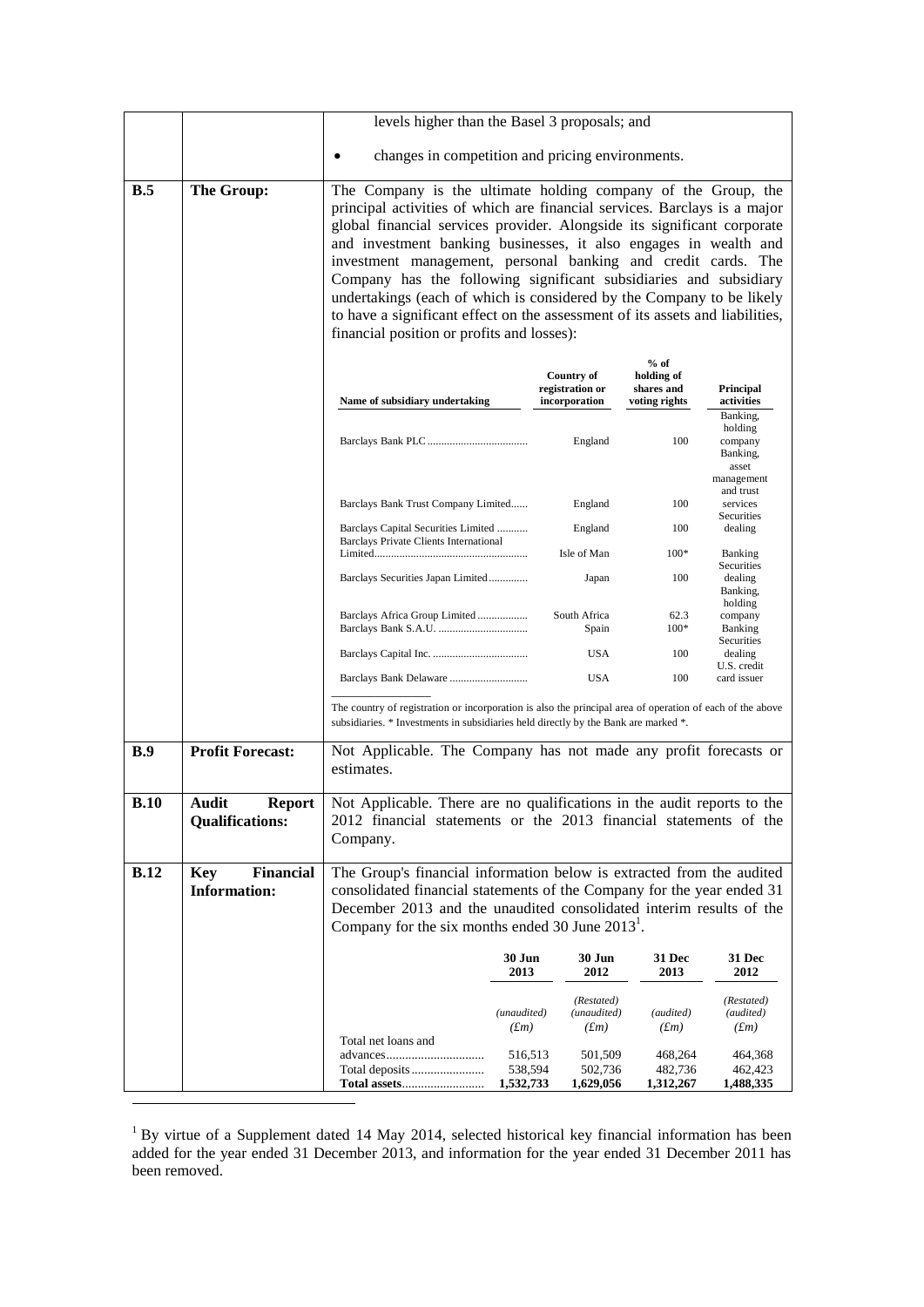|             |                       | Shareholders' equity<br>excluding non-controlling<br>Non-controlling interests<br>shareholders'<br>Total<br>Credit impairment charges<br>Profit/ (loss) before tax<br>from continuing                                                                                                                                                                                                                                                                                                                                                                                                                                                                                                                         | 51,083<br>9,054<br>60,137<br>(1,631)<br>1,677 | 50,935<br>9,485<br>60,420<br>(1,710)<br>871 | 55,385<br>8,564<br>63,949<br>(3,071)<br>2,868 | 50,615<br>9,371<br>59,986<br>(3,340)<br>797 |
|-------------|-----------------------|---------------------------------------------------------------------------------------------------------------------------------------------------------------------------------------------------------------------------------------------------------------------------------------------------------------------------------------------------------------------------------------------------------------------------------------------------------------------------------------------------------------------------------------------------------------------------------------------------------------------------------------------------------------------------------------------------------------|-----------------------------------------------|---------------------------------------------|-----------------------------------------------|---------------------------------------------|
|             |                       | Statements of no significant or material adverse change<br>There has been no material adverse change in the prospects of the<br>Company or, as the case may be, the Group since 31 December $2013^2$ ,<br>nor any significant change in the financial or trading position of the<br>Company or, as the case may be, the Group since $31$ December $2013^3$ .                                                                                                                                                                                                                                                                                                                                                  |                                               |                                             |                                               |                                             |
| <b>B.13</b> | <b>Recent Events:</b> | On 6 December 2012, the Bank entered into an agreement to combine<br>the majority of its Africa operations (the "African Business") with Absa<br>Group Limited ("Absa"). Under the terms of the combination, Absa<br>acquired Barclays Africa Limited, the holding company of the African<br>Business, for a consideration of 129,540,636 Absa ordinary shares<br>(representing a value of approximately £1.3 billion for Barclays Africa<br>Limited). The combination completed on 31 July 2013 and, on<br>completion, Barclays' stake in Absa increased from 55.5 per cent. to<br>62.3 per cent. Absa was subsequently renamed Barclays Africa Group<br>Limited but continues to trade under the name Absa. |                                               |                                             |                                               |                                             |
|             |                       | On 9 October 2012, the Bank entered into an agreement to acquire the<br>deposits, mortgages and business assets of ING Direct UK. Under the<br>terms of the transaction, which completed on 5 March 2013, the Bank<br>acquired amongst other business assets a deposit book with balances of<br>approximately £11.6 billion and a mortgage book with outstanding<br>balances of approximately £5.3 billion recognised by Barclays.                                                                                                                                                                                                                                                                            |                                               |                                             |                                               |                                             |
|             |                       | On 22 May 2012, the Bank entered into an agreement to dispose of the<br>Bank's entire holding in BlackRock, Inc. ("BlackRock") pursuant to an<br>underwritten public offer and a partial buy-back by BlackRock. On<br>completion on 29 May 2012, the Bank received net proceeds of<br>approximately U.S.\$5.5 billion (£3.5 billion).                                                                                                                                                                                                                                                                                                                                                                         |                                               |                                             |                                               |                                             |
|             |                       | On 30 July 2013, the Company announced an underwritten rights issue<br>to raise approximately £5.8 billion (net of expenses). The rights issue<br>was made to qualifying shareholders on the basis of one new ordinary<br>share for every four existing ordinary shares held by shareholders at<br>close of business on 13 September 2013. On 4 October 2013, the<br>Company announced that it had received valid acceptances in respect of<br>94.63 per cent. of the total number of new ordinary shares offered to<br>shareholders pursuant to the rights issue. The underwriters subsequently                                                                                                              |                                               |                                             |                                               |                                             |

 $2$  By virtue of a Supplement dated 14 May 2014, the date since which there has been no material adverse change in the prospects of the Company or, as the case may be, the Group has been updated to 31 December 2013, the date of their last published audited financial statements.

 $\overline{a}$ 

<sup>&</sup>lt;sup>3</sup> By virtue of a Supplement dated 14 May 2014, the date since which there has been no significant change in the financial or trading position of the Company or, as the case may be, the Group has been updated to 31 December 2013, the date of their last published audited financial statements.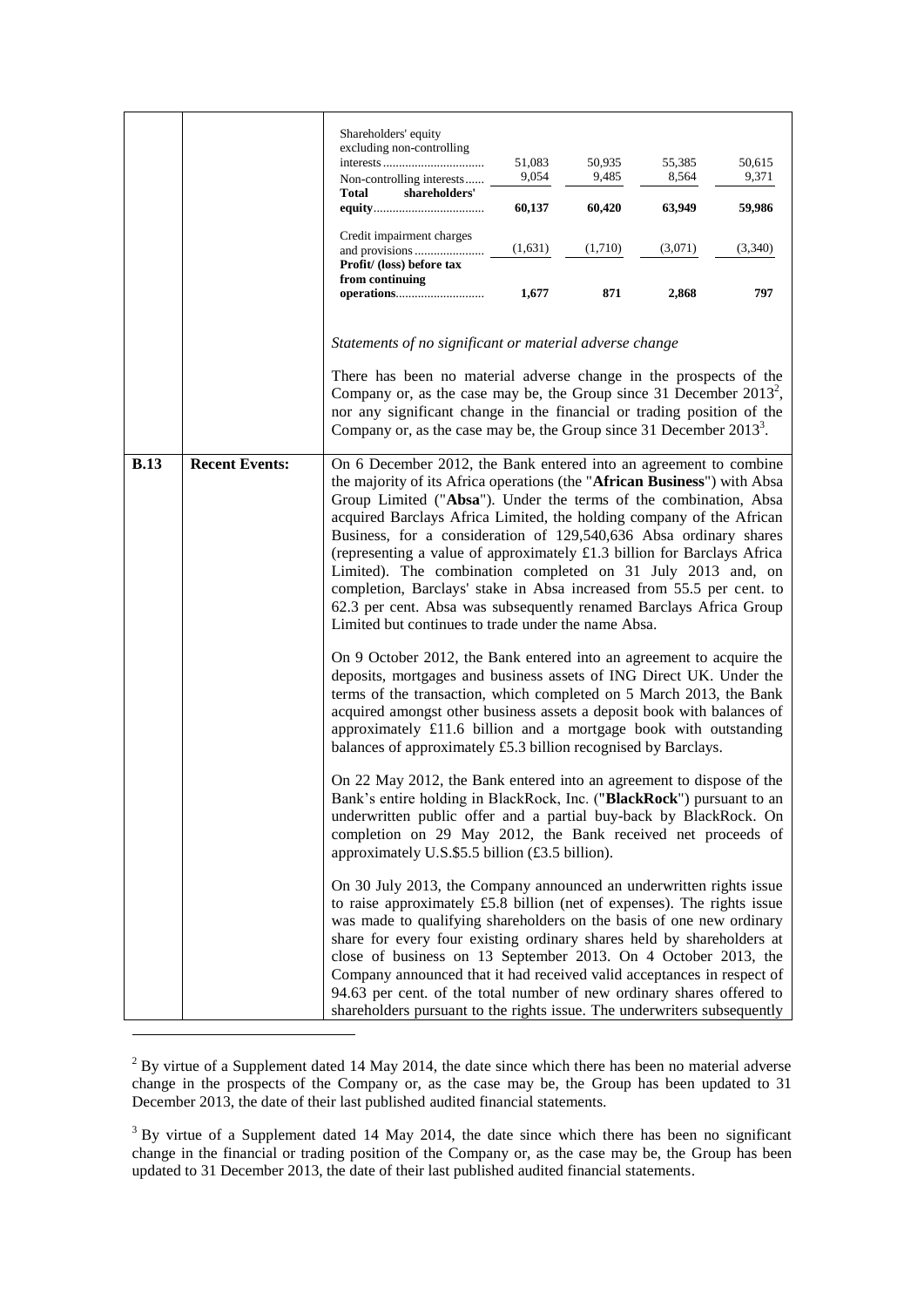|             |                                                                                      | procured subscribers for the remaining ordinary shares for which<br>acceptances were not received. On 30 October 2013, the Company<br>announced the following estimated ratios as at 30 September 2013 on a<br>post-rights issue basis: Core Tier 1 ratio of 12.9 per cent., estimated<br>fully loaded CRD IV Common Equity Tier 1 ratio of 9.6 per cent.,<br>estimated fully loaded CRD IV leverage ratio of 2.9 per cent. and<br>estimated PRA Leverage Ratio of 2.6 per cent. the Company also<br>announced on 30 October 2013 that the execution of the plan to meet<br>the 3 per cent. PRA Leverage Ratio by June 2014 is on track. In<br>accordance with its capital plan, on 20 November 2013 the Group issued<br>U.S.\$2 billion 8.25% CRD IV qualifying Contingent Convertible<br>Additional Tier 1 securities with a 7% fully loaded Common Equity<br>Tier 1 ratio trigger.                                                                                                                                                                                            |
|-------------|--------------------------------------------------------------------------------------|----------------------------------------------------------------------------------------------------------------------------------------------------------------------------------------------------------------------------------------------------------------------------------------------------------------------------------------------------------------------------------------------------------------------------------------------------------------------------------------------------------------------------------------------------------------------------------------------------------------------------------------------------------------------------------------------------------------------------------------------------------------------------------------------------------------------------------------------------------------------------------------------------------------------------------------------------------------------------------------------------------------------------------------------------------------------------------|
| <b>B.14</b> | Dependence upon<br>other<br>entities<br>within the Group:                            | The Company is the ultimate holding company of the Group.                                                                                                                                                                                                                                                                                                                                                                                                                                                                                                                                                                                                                                                                                                                                                                                                                                                                                                                                                                                                                        |
| <b>B.15</b> | The<br>Company's<br>Principal<br><b>Activities:</b>                                  | The Group is a major global financial services provider engaged in<br>personal banking, credit cards, corporate and investment banking and<br>wealth and investment management with an extensive international<br>presence in Europe, the Americas, Africa and Asia. With over 300 years<br>of history and expertise in banking, the Group operates in over 50<br>countries and as at 30 June 2013, employed approximately 139,900<br>people.                                                                                                                                                                                                                                                                                                                                                                                                                                                                                                                                                                                                                                    |
| B.16        | <b>Controlling</b><br>Persons:                                                       | The whole of the issued ordinary share capital of the Bank is<br>beneficially owned by the Company, which is the ultimate holding<br>company of the Group.<br>The Company is the ultimate holding company of the Group.                                                                                                                                                                                                                                                                                                                                                                                                                                                                                                                                                                                                                                                                                                                                                                                                                                                          |
| B.17        | Ratings assigned<br>to the Company<br>its<br><b>Debt</b><br>or<br><b>Securities:</b> | The short term unsecured obligations of the Company are rated A-2 by<br>Standard & Poor's Credit Market Services Europe Limited ("Standard<br>& Poor's"), P-2 by Moody's Investors Service Ltd. ("Moody's") and F1<br>by Fitch Ratings Limited ("Fitch"), and the long-term obligations of the<br>Company are rated A- by Standard & Poor's, A3 by Moody's and A by<br>Fitch.<br>Each of Moody's, Standard & Poor's and Fitch is established in the<br>European Union and is registered under Regulation (EC) No. 1060/2009<br>(as amended) (the "CRA Regulation"). As such, each of Moody's,<br>Standard & Poor's and Fitch is included in the list of credit rating<br>agencies published by the European Securities and Markets Authority<br>on its website in accordance with the CRA Regulation.<br>[The Notes [have been]/[are expected to be] rated [<br>$\int$ by $\int$<br>l. A<br>security rating is not a recommendation to buy, sell or hold securities<br>and may be subject to suspension, reduction or withdrawal at any time<br>by the assigning rating agency.] |
| B.1         | Legal name of the<br><b>Bank:</b><br><b>Commercial name</b><br>of the Bank:          | Barclays Bank PLC (the "Bank")<br><b>Barclays</b>                                                                                                                                                                                                                                                                                                                                                                                                                                                                                                                                                                                                                                                                                                                                                                                                                                                                                                                                                                                                                                |
| B.2         | <b>Domicile and legal</b><br>form of the Issuer:                                     | The Bank is a public limited company registered in England and Wales<br>under number 1026167. The liability of the members of the Bank is<br>limited.                                                                                                                                                                                                                                                                                                                                                                                                                                                                                                                                                                                                                                                                                                                                                                                                                                                                                                                            |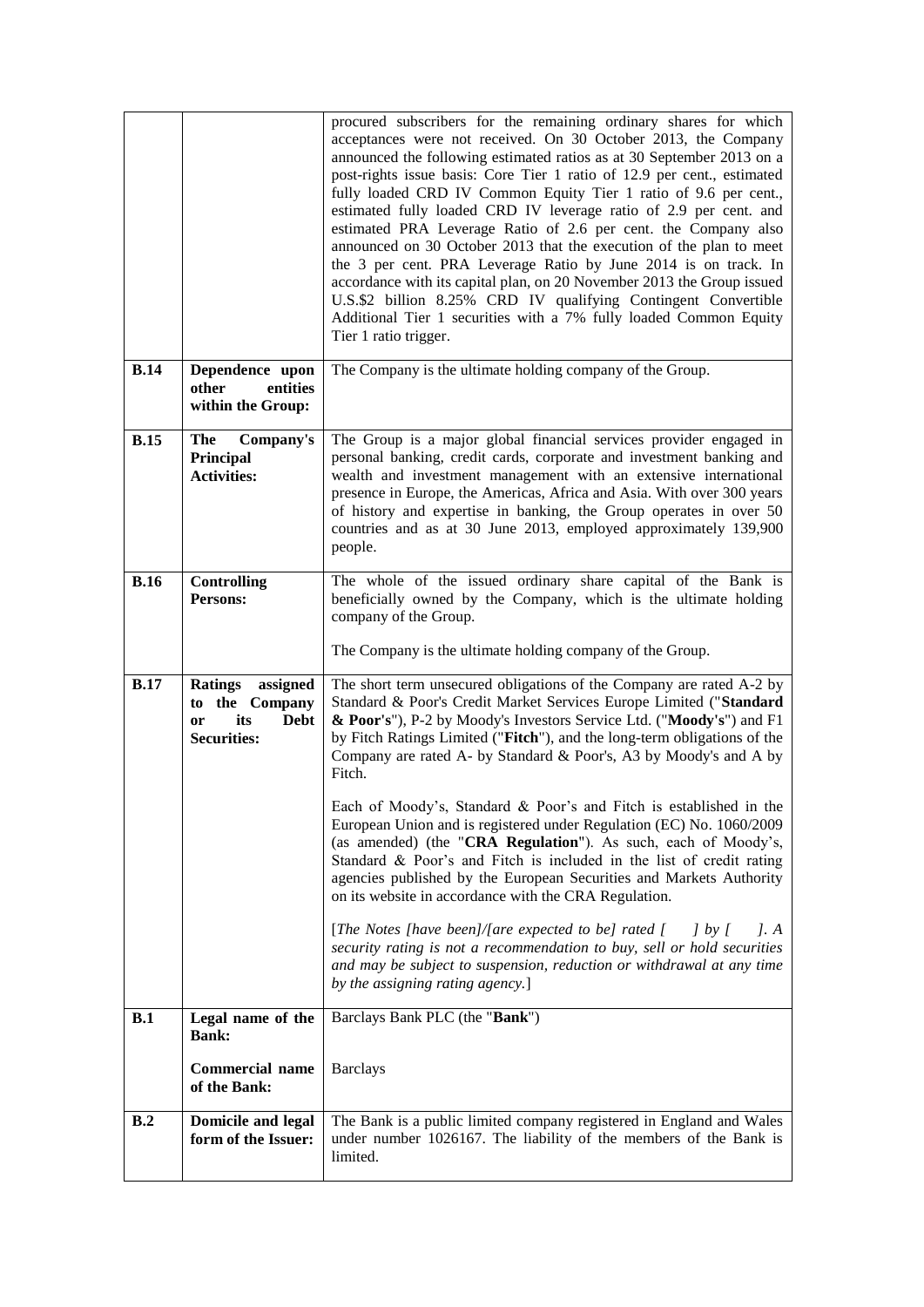|      |                | The principal laws and legislation under which the Bank operates are<br>laws of England and Wales including the Companies Act.                                                                                                                                                                                                                                                                                                                                                                                                                                                                                                                                                                                                                                                                                                                                                                     |
|------|----------------|----------------------------------------------------------------------------------------------------------------------------------------------------------------------------------------------------------------------------------------------------------------------------------------------------------------------------------------------------------------------------------------------------------------------------------------------------------------------------------------------------------------------------------------------------------------------------------------------------------------------------------------------------------------------------------------------------------------------------------------------------------------------------------------------------------------------------------------------------------------------------------------------------|
|      |                | The Bank is domiciled in the UK. The registered office of the Bank is at<br>1 Churchill Place, London E14 5HP (telephone number: +44 (0)20 7116<br>1000).                                                                                                                                                                                                                                                                                                                                                                                                                                                                                                                                                                                                                                                                                                                                          |
| B.4b | <b>Trends:</b> | The business and earnings of the Group can be affected by the fiscal or<br>other policies and other actions of various governmental and regulatory<br>authorities in the UK, EU, U.S. and elsewhere, which are all subject to<br>change. The regulatory response to the financial crisis has led and will<br>continue to lead to very substantial regulatory changes in the UK, EU<br>and U.S. and in other countries in which the Group operates. It has also<br>(amongst other things) led to (i) a more assertive approach being<br>demonstrated by the authorities in many jurisdictions, and (ii) enhanced<br>capital and liquidity requirements (for example pursuant to the fourth<br>Capital Requirements Directive ("CRD IV")). Any future regulatory<br>changes may restrict the Group's operations, mandate certain lending<br>activity and impose other, significant compliance costs. |
|      |                | Known trends affecting the Bank and the industry in which the Bank<br>operates include:                                                                                                                                                                                                                                                                                                                                                                                                                                                                                                                                                                                                                                                                                                                                                                                                            |
|      |                | continuing political and regulatory scrutiny of the banking<br>٠<br>industry which, in some cases, is leading to increased or changing<br>regulation that is likely to have a significant effect on the structure<br>and management of the Group;                                                                                                                                                                                                                                                                                                                                                                                                                                                                                                                                                                                                                                                  |
|      |                | general changes in regulatory requirements, for example,<br>prudential rules relating to the capital adequacy framework and<br>rules designed to promote financial stability and increase<br>depositor protection;                                                                                                                                                                                                                                                                                                                                                                                                                                                                                                                                                                                                                                                                                 |
|      |                | the U.S. Dodd-Frank Wall Street Reform and Consumer<br>Protection Act, which contains far reaching regulatory reform<br>(including restrictions on proprietary trading and fund-related<br>activities (the so-called 'Volcker rule'));                                                                                                                                                                                                                                                                                                                                                                                                                                                                                                                                                                                                                                                             |
|      |                | recommendations by the Independent Commission on Banking<br>that: (i) the UK and EEA retail banking activities of a UK bank or<br>building society should be placed in a legally distinct,<br>operationally separate and economically independent entity (so-<br>called 'ring-fencing'); and (ii) the loss-absorbing capacity of ring-<br>fenced banks and UK-headquartered global systemically<br>important banks (such as the Issuers) should be increased to levels<br>higher than the Basel 3 proposals; and                                                                                                                                                                                                                                                                                                                                                                                   |
|      |                | changes in competition and pricing environments.                                                                                                                                                                                                                                                                                                                                                                                                                                                                                                                                                                                                                                                                                                                                                                                                                                                   |
| B.5  | The Group:     | The whole of the issued ordinary share capital of the Bank is<br>beneficially owned by the Company.                                                                                                                                                                                                                                                                                                                                                                                                                                                                                                                                                                                                                                                                                                                                                                                                |
|      |                | The Company is the ultimate holding company of the Group, the<br>principal activities of which are financial services. Barclays is a major<br>global financial services provider. Alongside its significant corporate<br>and investment banking businesses, it also engages in wealth and<br>investment management, personal banking and credit cards. The<br>Company has the following significant subsidiaries and subsidiary<br>undertakings (each of which is considered by the Company to be likely<br>to have a significant effect on the assessment of its assets and liabilities,                                                                                                                                                                                                                                                                                                          |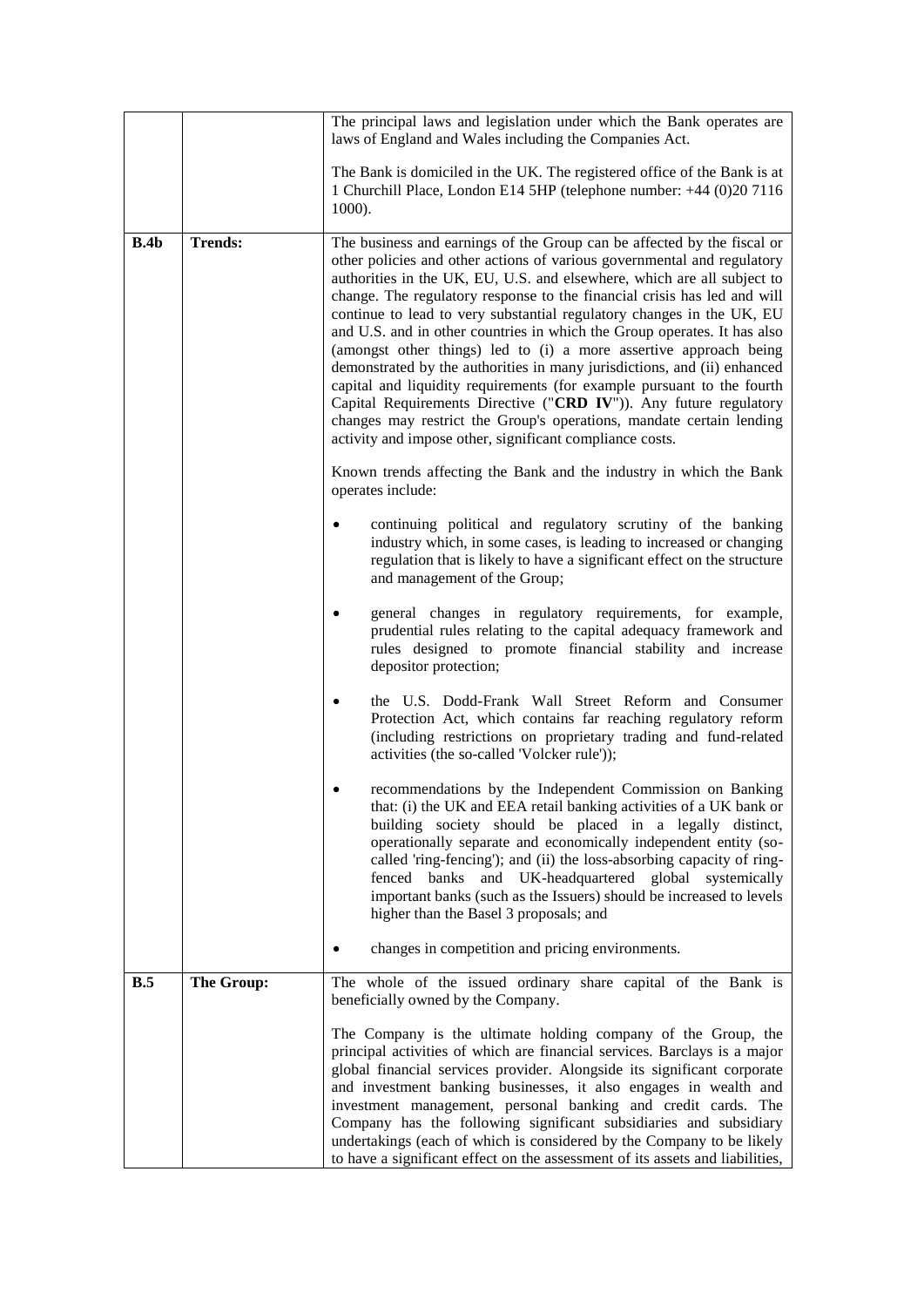|             |                                                         | financial position or profits and losses):                                                                                                                                                                                                                                                                                          |                                 |                                                       |                                                     |                                                                   |
|-------------|---------------------------------------------------------|-------------------------------------------------------------------------------------------------------------------------------------------------------------------------------------------------------------------------------------------------------------------------------------------------------------------------------------|---------------------------------|-------------------------------------------------------|-----------------------------------------------------|-------------------------------------------------------------------|
|             |                                                         | Name of subsidiary undertaking                                                                                                                                                                                                                                                                                                      |                                 | <b>Country of</b><br>registration or<br>incorporation | $%$ of<br>holding of<br>shares and<br>voting rights | Principal<br>activities                                           |
|             |                                                         |                                                                                                                                                                                                                                                                                                                                     |                                 | England                                               | 100                                                 | Banking,<br>holding<br>company<br>Banking,<br>asset<br>management |
|             |                                                         | Barclays Bank Trust Company Limited                                                                                                                                                                                                                                                                                                 |                                 | England                                               | 100                                                 | and trust<br>services<br>Securities                               |
|             |                                                         | Barclays Capital Securities Limited<br>Barclays Private Clients International                                                                                                                                                                                                                                                       |                                 | England                                               | 100                                                 | dealing                                                           |
|             |                                                         |                                                                                                                                                                                                                                                                                                                                     |                                 | Isle of Man                                           | $100*$                                              | <b>Banking</b><br>Securities                                      |
|             |                                                         | Barclays Securities Japan Limited                                                                                                                                                                                                                                                                                                   |                                 | Japan                                                 | 100                                                 | dealing<br>Banking,<br>holding                                    |
|             |                                                         | Barclays Africa Group Limited                                                                                                                                                                                                                                                                                                       |                                 | South Africa<br>Spain                                 | 62.3<br>$100*$                                      | company<br>Banking                                                |
|             |                                                         |                                                                                                                                                                                                                                                                                                                                     |                                 | USA                                                   | 100                                                 | Securities<br>dealing                                             |
|             |                                                         |                                                                                                                                                                                                                                                                                                                                     |                                 | <b>USA</b>                                            | 100                                                 | U.S. credit<br>card issuer                                        |
|             |                                                         | The country of registration or incorporation is also the principal area of operation of each of the above<br>subsidiaries. * Investments in subsidiaries held directly by the Bank are marked *.                                                                                                                                    |                                 |                                                       |                                                     |                                                                   |
| B.9         | <b>Profit Forecast:</b>                                 | Not Applicable. The Bank has not made any profit forecasts or<br>estimates.                                                                                                                                                                                                                                                         |                                 |                                                       |                                                     |                                                                   |
| B.10        | <b>Audit</b><br><b>Report</b><br><b>Qualifications:</b> | Not Applicable. There are no qualifications in the audit reports to the<br>2012 financial statements or the 2013 financial statements of the<br>Company.                                                                                                                                                                            |                                 |                                                       |                                                     |                                                                   |
| <b>B.12</b> | <b>Financial</b><br><b>Key</b><br><b>Information:</b>   | Financial Information of the Bank and its consolidated subsidiaries (the<br>"Bank Group") below is extracted from the audited consolidated<br>financial statements of the Bank for the year ended 31 December 2013<br>and the unaudited consolidated interim results of the Bank for six<br>months ended 30 June 2013. <sup>4</sup> |                                 |                                                       |                                                     |                                                                   |
|             |                                                         |                                                                                                                                                                                                                                                                                                                                     | <b>30 Jun</b><br>2013           | 30 Jun<br>2012                                        | 31 Dec<br>2013                                      | <b>31 Dec</b><br>2012                                             |
|             |                                                         | Total net loans and                                                                                                                                                                                                                                                                                                                 | (unaudited)<br>(fm)             | (Restated)<br>(unaudited)<br>(fm)                     | (audited)<br>(fm)                                   | (Restated)<br>(audited)<br>(fm)                                   |
|             |                                                         | Total assets                                                                                                                                                                                                                                                                                                                        | 516,949<br>538,624<br>1,533,378 | 501,509<br>502,818<br>1,629,089                       | 468,664<br>482,770<br>1,312,840                     | 464,777<br>462,512<br>1,488,761                                   |
|             |                                                         | Shareholders' equity<br>excluding non-controlling                                                                                                                                                                                                                                                                                   | 56,774                          | 57,414                                                | 61,009                                              | 57,067                                                            |
|             |                                                         | Non-controlling interests<br>shareholders'<br><b>Total</b>                                                                                                                                                                                                                                                                          | 2,620                           | 2,957                                                 | 2,211                                               | 2,856                                                             |
|             |                                                         |                                                                                                                                                                                                                                                                                                                                     | 59,394                          | 60,371                                                | 63,220                                              | 59,923                                                            |
|             |                                                         | Credit impairment charges<br>Profit/ (loss) before tax                                                                                                                                                                                                                                                                              | (1,631)                         | (1,710)                                               | (3,071)                                             | (3,340)                                                           |
|             |                                                         | from continuing                                                                                                                                                                                                                                                                                                                     | 1,648                           | 716                                                   | 2,885                                               | 650                                                               |

 $4$  By virtue of a Supplement dated 14 May 2014, selected historical key financial information has been added for the year ended 31 December 2013, and information for the year ended 31 December 2011 has been removed.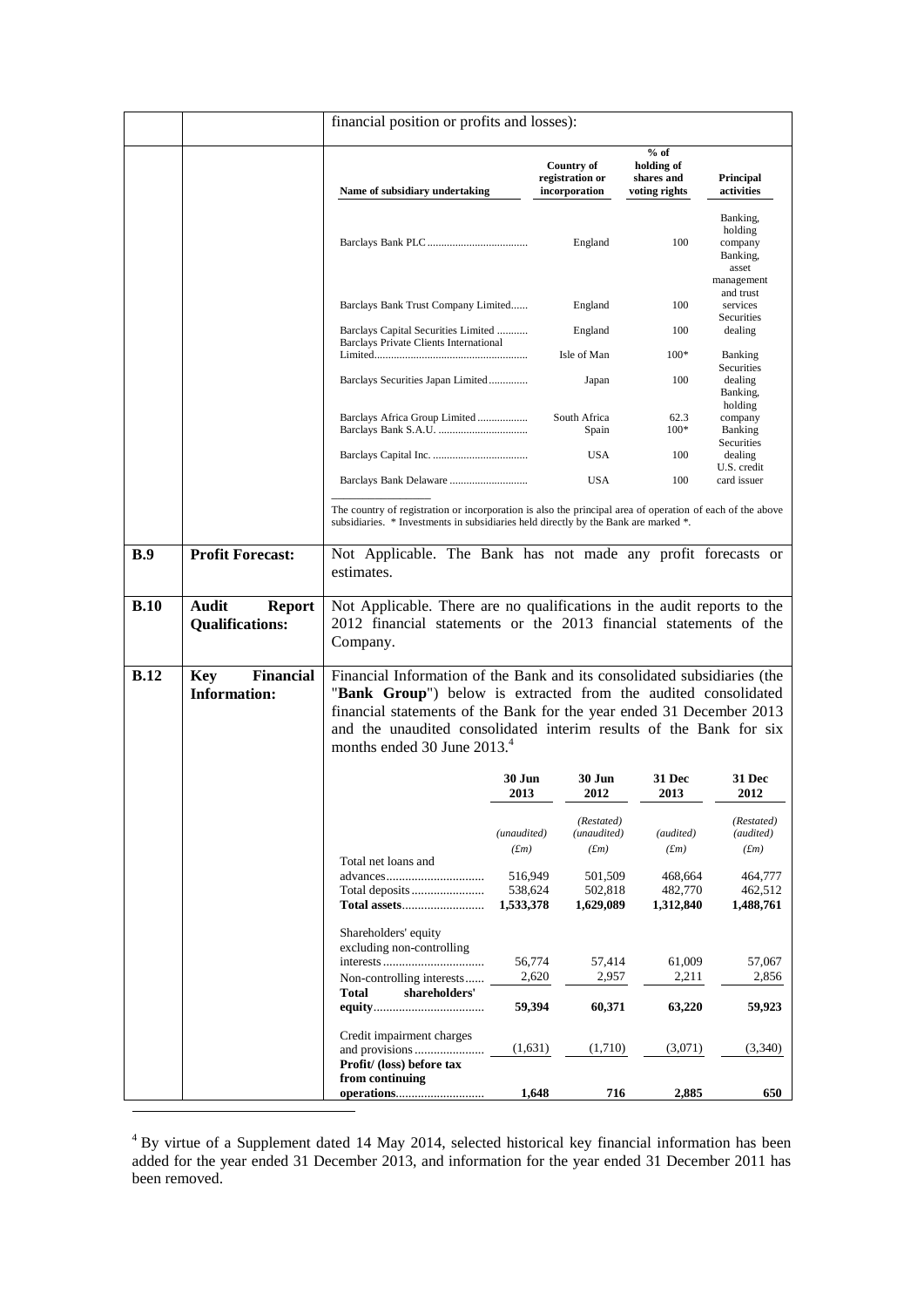|             |                       | Statements of no significant or material adverse change                                                                                                                                                                                                                                                                                                                                                                                                                                                                                                                                                                                                                                                                                                                                                                                                                                                                                                                                                                                                                                                                                                                                                                                                                                                                   |
|-------------|-----------------------|---------------------------------------------------------------------------------------------------------------------------------------------------------------------------------------------------------------------------------------------------------------------------------------------------------------------------------------------------------------------------------------------------------------------------------------------------------------------------------------------------------------------------------------------------------------------------------------------------------------------------------------------------------------------------------------------------------------------------------------------------------------------------------------------------------------------------------------------------------------------------------------------------------------------------------------------------------------------------------------------------------------------------------------------------------------------------------------------------------------------------------------------------------------------------------------------------------------------------------------------------------------------------------------------------------------------------|
|             |                       | There has been no material adverse change in the prospects of the Bank<br>or, as the case may be, the Bank Group since 31 December $2013^5$ , nor<br>any significant change in the financial or trading position of the Bank<br>or, as the case may be, the Bank Group since 31 December $2013^{\circ}$ .                                                                                                                                                                                                                                                                                                                                                                                                                                                                                                                                                                                                                                                                                                                                                                                                                                                                                                                                                                                                                 |
| <b>B.13</b> | <b>Recent Events:</b> | On 6 December 2012, the Bank entered into an agreement to combine<br>the majority of its Africa operations (the "African Business") with Absa<br>Group Limited ("Absa"). Under the terms of the combination, Absa<br>acquired Barclays Africa Limited, the holding company of the African<br>Business, for a consideration of 129,540,636 Absa ordinary shares<br>(representing a value of approximately £1.3 billion for Barclays Africa<br>Limited). The combination completed on 31 July 2013 and, on<br>completion, Barclays' stake in Absa increased from 55.5 per cent. to<br>62.3 per cent. Absa was subsequently renamed Barclays Africa Group<br>Limited but continues to trade under the name Absa.                                                                                                                                                                                                                                                                                                                                                                                                                                                                                                                                                                                                             |
|             |                       | On 9 October 2012, the Bank entered into an agreement to acquire the<br>deposits, mortgages and business assets of ING Direct UK. Under the<br>terms of the transaction, which completed on 5 March 2013, the Bank<br>acquired amongst other business assets a deposit book with balances of<br>approximately £11.6 billion and a mortgage book with outstanding<br>balances of approximately £5.3 billion recognised by Barclays.                                                                                                                                                                                                                                                                                                                                                                                                                                                                                                                                                                                                                                                                                                                                                                                                                                                                                        |
|             |                       | On 22 May 2012, the Bank entered into an agreement to dispose of the<br>Bank's entire holding in BlackRock, Inc. ("BlackRock") pursuant to an<br>underwritten public offer and a partial buy-back by BlackRock. On<br>completion on 29 May 2012, the Bank received net proceeds of<br>approximately U.S.\$5.5 billion (£3.5 billion).                                                                                                                                                                                                                                                                                                                                                                                                                                                                                                                                                                                                                                                                                                                                                                                                                                                                                                                                                                                     |
|             |                       | On 30 July 2013, the Company announced an underwritten rights issue<br>to raise approximately £5.8 billion (net of expenses). The rights issue<br>was made to qualifying shareholders on the basis of one new ordinary<br>share for every four existing ordinary shares held by shareholders at<br>close of business on 13 September 2013. On 4 October 2013, the<br>Company announced that it had received valid acceptances in respect of<br>94.63 per cent. of the total number of new ordinary shares offered to<br>shareholders pursuant to the rights issue. The underwriters subsequently<br>procured subscribers for the remaining ordinary shares for which<br>acceptances were not received. On 30 October 2013, the Company<br>announced the following estimated ratios as at 30 September 2013 on a<br>post-rights issue basis: Core Tier 1 ratio of 12.9 per cent., estimated<br>fully loaded CRD IV Common Equity Tier 1 ratio of 9.6 per cent.,<br>estimated fully loaded CRD IV leverage ratio of 2.9 per cent. and<br>estimated PRA Leverage Ratio of 2.6 per cent. the Company also<br>announced on 30 October 2013 that the execution of the plan to meet<br>the 3 per cent. PRA Leverage Ratio by June 2014 is on track. In<br>accordance with its capital plan, on 20 November 2013 the Group issued |

<sup>&</sup>lt;sup>5</sup> By virtue of a Supplement dated 14 May 2014, the date since which there has been no material adverse change in the prospects of the Bank or, as the case may be, the Bank Group has been updated to 31 December 2013, the date of their last published audited financial statements.

 $\overline{a}$ 

 $6$  By virtue of a Supplement dated 14 May 2014, the date since which there has been no significant change in the financial or trading position of the Bank or, as the case may be, the Bank Group has been updated to 31 December 2013, the date of their last published audited financial statements.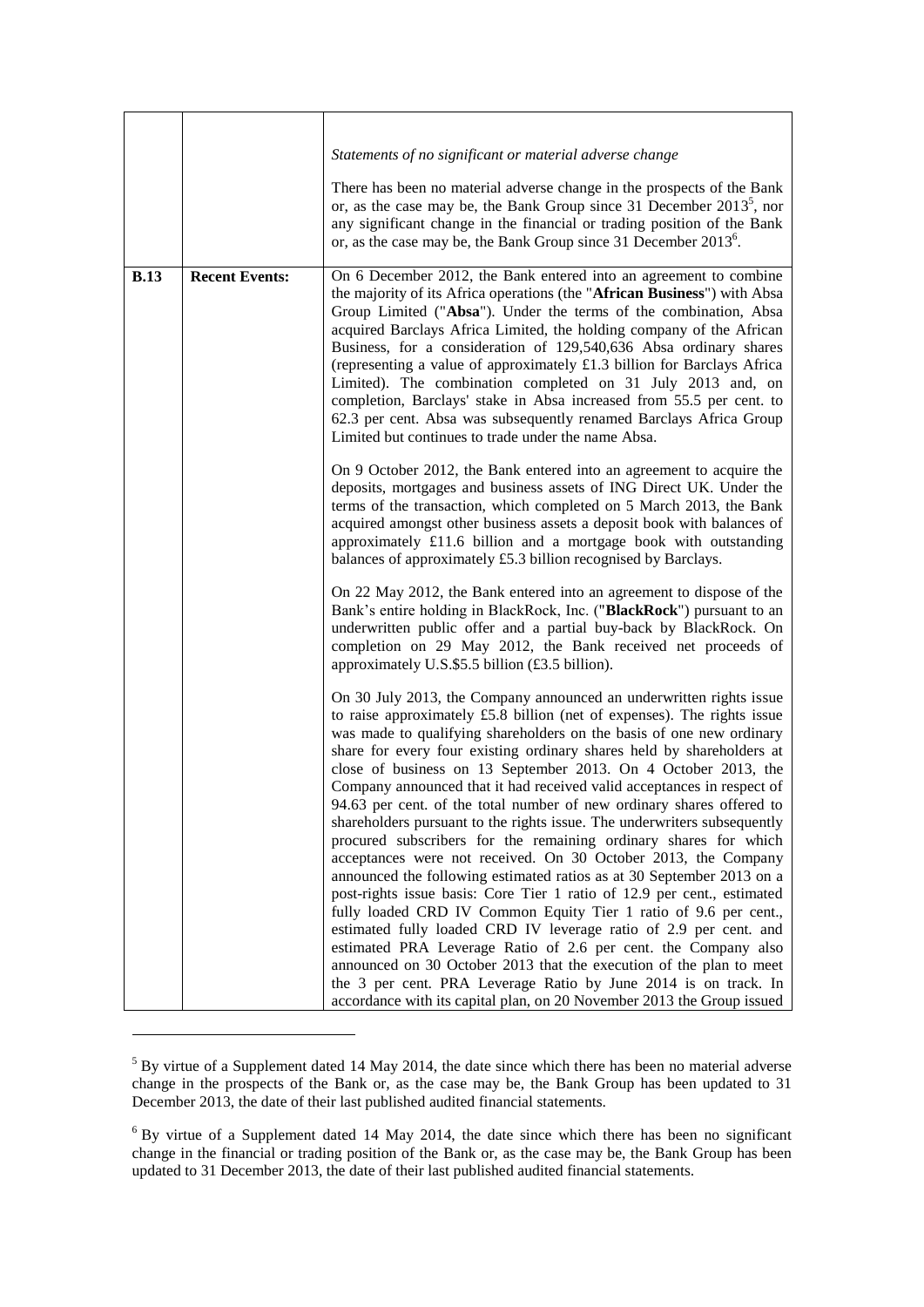|             |                                                                   | U.S.\$2 billion 8.25% CRD IV qualifying Contingent Convertible<br>Additional Tier 1 securities with a 7% fully loaded Common Equity<br>Tier 1 ratio trigger.                                                                                                                                                                                                                                                                                                                                                                                                                                                                                                                                                                                                                                                                                                                                                                                                     |
|-------------|-------------------------------------------------------------------|------------------------------------------------------------------------------------------------------------------------------------------------------------------------------------------------------------------------------------------------------------------------------------------------------------------------------------------------------------------------------------------------------------------------------------------------------------------------------------------------------------------------------------------------------------------------------------------------------------------------------------------------------------------------------------------------------------------------------------------------------------------------------------------------------------------------------------------------------------------------------------------------------------------------------------------------------------------|
| B.14        | Dependence upon<br>entities<br>other<br>within the Group:         | The whole of the issued ordinary share capital of the Bank is<br>beneficially owned by the Company, which is the ultimate holding<br>company of the Group.                                                                                                                                                                                                                                                                                                                                                                                                                                                                                                                                                                                                                                                                                                                                                                                                       |
| <b>B.15</b> | The Bank's<br>Principal<br><b>Activities:</b>                     | The Group is a major global financial services provider engaged in<br>personal banking, credit cards, corporate and investment banking and<br>wealth and investment management with an extensive international<br>presence in Europe, the Americas, Africa and Asia. With over 300 years<br>of history and expertise in banking, the Group operates in over 50<br>countries and as at 30 June 2013, employed approximately 139,900<br>people.                                                                                                                                                                                                                                                                                                                                                                                                                                                                                                                    |
| <b>B.16</b> | <b>Controlling</b><br>Persons:                                    | The whole of the issued ordinary share capital of the Bank is<br>beneficially owned by the Company, which is the ultimate holding<br>company of the Group.                                                                                                                                                                                                                                                                                                                                                                                                                                                                                                                                                                                                                                                                                                                                                                                                       |
| <b>B.17</b> | Ratings assigned<br>to the Bank or its<br><b>Debt Securities:</b> | The short term unsecured obligations of the Bank are rated A-1 by<br>Standard & Poor's, P-1 by Moody's, and F1 by Fitch and the long-term<br>obligations of the Bank are rated A by Standard & Poor's, A2 by<br>Moody's, and A by Fitch.<br>Each of Moody's, Standard & Poor's and Fitch is established in the<br>European Union and is registered under Regulation (EC) No. 1060/2009<br>(as amended) (the "CRA Regulation"). As such, each of Moody's,<br>Standard & Poor's and Fitch is included in the list of credit rating<br>agencies published by the European Securities and Markets Authority<br>on its website in accordance with the CRA Regulation.<br>[The Notes [have been]/[are expected to be] rated $\begin{bmatrix} 1 & y \end{bmatrix}$ by [<br>l. A<br>security rating is not a recommendation to buy, sell or hold securities<br>and may be subject to suspension, reduction or withdrawal at any time<br>by the assigning rating agency.] |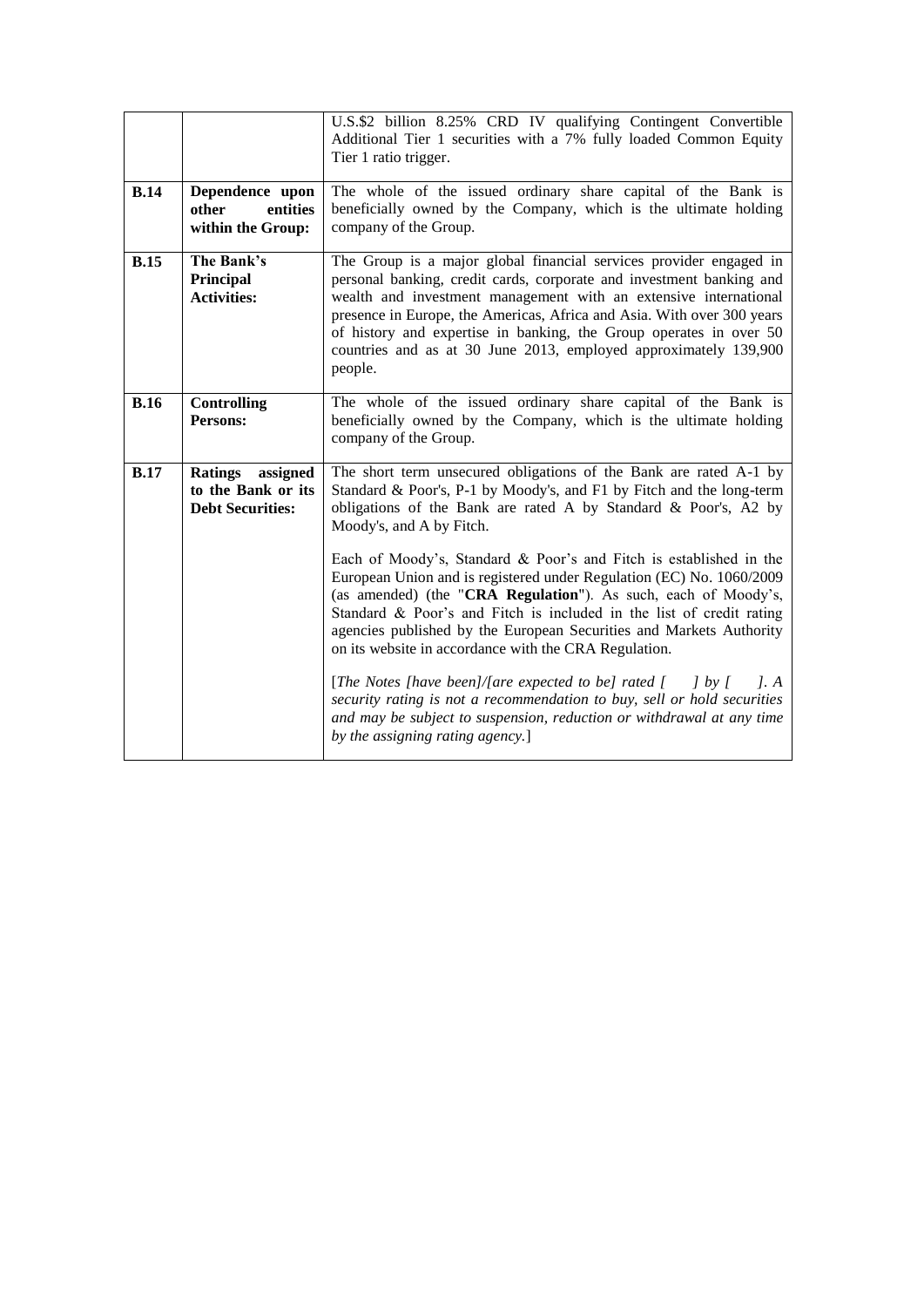|     | <b>Section C - The Notes</b>                                        |                                                                                                                                                                                                                                                                                                                                                                                                                                                                                                                                                                                                                                                                                                                                                                                                                                                                                                                                                                                                                                                                                                                                                                                                                                                                                                                                                                                                                                                                                                                                                                                                                                                                                                                                                                                    |  |  |  |
|-----|---------------------------------------------------------------------|------------------------------------------------------------------------------------------------------------------------------------------------------------------------------------------------------------------------------------------------------------------------------------------------------------------------------------------------------------------------------------------------------------------------------------------------------------------------------------------------------------------------------------------------------------------------------------------------------------------------------------------------------------------------------------------------------------------------------------------------------------------------------------------------------------------------------------------------------------------------------------------------------------------------------------------------------------------------------------------------------------------------------------------------------------------------------------------------------------------------------------------------------------------------------------------------------------------------------------------------------------------------------------------------------------------------------------------------------------------------------------------------------------------------------------------------------------------------------------------------------------------------------------------------------------------------------------------------------------------------------------------------------------------------------------------------------------------------------------------------------------------------------------|--|--|--|
| C.1 | <b>Description</b><br>of<br>Type and Class of<br><b>Securities:</b> | Issuance in Series: Notes will be issued in Series. Each Series may<br>comprise one or more Tranches issued on different issue dates. The<br>Notes of each Series will all be subject to identical terms, except that<br>the issue date and the amount of the first payment of interest may be<br>different in respect of different Tranches. The Notes of each Tranche<br>will all be subject to identical terms in all respects save that a Tranche<br>may comprise Notes of different denominations.<br>[ <i>The Notes are issued as Series number</i> $[\bullet]$ <i>, Tranche number</i> $[\bullet]$ <i>.</i> ]<br>[The Notes shall be consolidated, form a single series and be<br>interchangeable for trading purposes with the $[•]$ on $[•]$ .]<br>Forms of Notes: Notes may be issued in bearer form ("Bearer Notes")<br>or in registered form ("Registered Notes").<br><b>Bearer Notes:</b><br>Bearer Notes will be sold outside the United States to non-U.S. persons<br>in "offshore transactions" within the meaning of Regulation S.<br>In respect of each Tranche of Bearer Notes, the relevant Issuer will<br>deliver a temporary global Note (a "Temporary Global Note") or (if<br>TEFRA is specified as non-applicable or if the TEFRA C Rules are<br>specified as applicable) a permanent global note (a "Permanent Global<br>Note" and, together with the Temporary Global Note, the "Bearer<br>Global Note"). Each global Note which is intended to be issued in new<br>global note ("NGN" or "New Global Note") form, as specified in the<br>relevant final terms ("Final Terms"), will be deposited on or around<br>the relevant issue date with a common safekeeper for Euroclear Bank<br>SA/NV ("Euroclear") and/or Clearstream Banking, société anonyme |  |  |  |
|     |                                                                     | ("Clearstream, Luxembourg") and each global Note which is not<br>intended to be issued in NGN form (a "Classic Global Note" or<br>"CGN"), as specified in the relevant Final Terms, will be deposited on<br>or before the relevant issue date therefore with a depositary or a<br>common depositary for Euroclear and/or Clearstream, Luxembourg<br>and/or a sub-custodian for the Central Moneymarkets Unit Service (the<br>"CMU Service") operated by the Hong Kong Monetary Authority (the<br>"HKMA") and/or any other relevant clearing system.<br>Each Temporary Global Note will be exchangeable for a Permanent<br>Global Note or, if so specified in the relevant Final Terms, for Notes in<br>definitive bearer form ("Definitive Bearer Notes") and/or Registered<br>Notes in accordance with its terms. Each Permanent Global Note will<br>be exchangeable for Definitive Bearer Notes and/or (if so specified in<br>the relevant Final Terms) Registered Notes in accordance with its terms<br>in certain limited circumstances. Definitive Bearer Notes will, if<br>interest-bearing, either have interest coupons ("Coupons") attached<br>and, if appropriate, a talon ("Talon") for further Coupons and will, if<br>the principal thereof is repayable by instalments, have payment receipts<br>("Receipts") attached.                                                                                                                                                                                                                                                                                                                                                                                                                                              |  |  |  |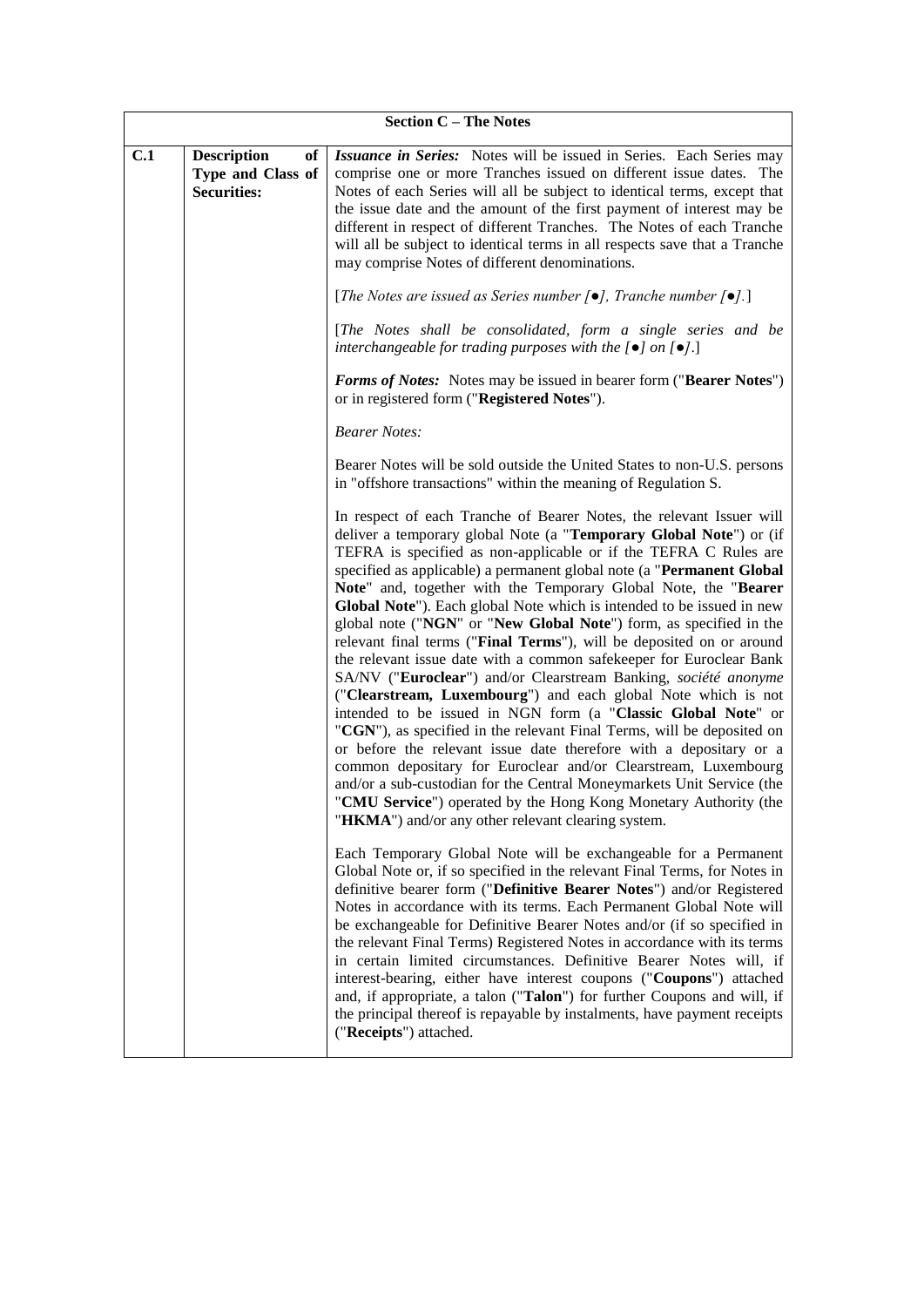|     |                                             | <b>Registered Notes:</b>                                                                                                                                                                                                                                                                                                                                                                                                                                                                                                                                                                                                                                                                                                                                                                                                                                                                                                                                                                                                                                                                                                                                                                                                                                                                                                                                                                                                                                                 |
|-----|---------------------------------------------|--------------------------------------------------------------------------------------------------------------------------------------------------------------------------------------------------------------------------------------------------------------------------------------------------------------------------------------------------------------------------------------------------------------------------------------------------------------------------------------------------------------------------------------------------------------------------------------------------------------------------------------------------------------------------------------------------------------------------------------------------------------------------------------------------------------------------------------------------------------------------------------------------------------------------------------------------------------------------------------------------------------------------------------------------------------------------------------------------------------------------------------------------------------------------------------------------------------------------------------------------------------------------------------------------------------------------------------------------------------------------------------------------------------------------------------------------------------------------|
|     |                                             | Each Tranche of Notes in registered form ("Registered Notes") will be<br>represented by either (i) individual note certificates in registered form<br>("Individual Certificates"); or (ii) one or more unrestricted global note<br>certificates ("Unrestricted Global Certificates") in the case of<br>Registered Notes sold outside the United States to non-U.S. persons in<br>reliance on Regulation S under the Securities Act and/or one or more<br>restricted global note certificates ("Restricted Global Certificates")<br>(together with the Unrestricted Global Certificate(s), the "Global<br>Certificates") in the case of Registered Notes sold to "qualified<br>institutional buyers" (each, a "QIB") in reliance on Rule 144A under<br>the Securities Act.                                                                                                                                                                                                                                                                                                                                                                                                                                                                                                                                                                                                                                                                                                |
|     |                                             | Each Note represented by an Unrestricted Global Certificate will either<br>be: (a) in the case of a Global Certificate which is not to be held under<br>the new safekeeping structure ("NSS"), registered in the name of a<br>common depositary (or its nominee) for Euroclear and/or Clearstream,<br>Luxembourg and/or a sub-custodian for the CMU Service and/or any<br>other relevant clearing system and the relevant Unrestricted Global<br>Certificate will be deposited on or about the issue date with the<br>common depositary and/or the sub-custodian; or (b) in the case of a<br>Global Certificate to be held under the NSS, registered in the name of a<br>common safekeeper (or its nominee) for Euroclear and/or Clearstream,<br>Luxembourg and/or any other relevant clearing system and the relevant<br>Unrestricted Global Certificate will be deposited on or about the issue<br>date with the common safekeeper for Euroclear and/or Clearstream,<br>Luxembourg. Each Note represented by a Restricted Global Certificate<br>will be registered in the name of Cede $&$ Co. as nominee for DTC and<br>the relevant Restricted Global Certificate will be deposited on or about<br>the issue date with the custodian for DTC (the "DTC Custodian").<br>Beneficial interests in Notes represented by a Restricted Global<br>Certificate may only be held through DTC at any time.<br>Security Identification Number(s): In respect of each Tranche of |
|     |                                             | Notes, the relevant security identification number(s) will be specified in<br>the relevant Final Terms.                                                                                                                                                                                                                                                                                                                                                                                                                                                                                                                                                                                                                                                                                                                                                                                                                                                                                                                                                                                                                                                                                                                                                                                                                                                                                                                                                                  |
|     |                                             | [ISIN Code: $\lceil \bullet \rceil$                                                                                                                                                                                                                                                                                                                                                                                                                                                                                                                                                                                                                                                                                                                                                                                                                                                                                                                                                                                                                                                                                                                                                                                                                                                                                                                                                                                                                                      |
|     |                                             | Common Code: [ $\bullet$ ]                                                                                                                                                                                                                                                                                                                                                                                                                                                                                                                                                                                                                                                                                                                                                                                                                                                                                                                                                                                                                                                                                                                                                                                                                                                                                                                                                                                                                                               |
|     |                                             | [CMU Instrument Number: [ $\bullet$ ]]                                                                                                                                                                                                                                                                                                                                                                                                                                                                                                                                                                                                                                                                                                                                                                                                                                                                                                                                                                                                                                                                                                                                                                                                                                                                                                                                                                                                                                   |
| C.2 | Currency of the<br><b>Securities Issue:</b> | Notes may be denominated in euro, U.S. dollars, pounds sterling, Yen,<br>RMB or in any other currency or currencies, subject to compliance with<br>all applicable legal and/or regulatory and/or central bank requirements.                                                                                                                                                                                                                                                                                                                                                                                                                                                                                                                                                                                                                                                                                                                                                                                                                                                                                                                                                                                                                                                                                                                                                                                                                                              |
|     |                                             | [The Notes are denominated in $[•]$ .]                                                                                                                                                                                                                                                                                                                                                                                                                                                                                                                                                                                                                                                                                                                                                                                                                                                                                                                                                                                                                                                                                                                                                                                                                                                                                                                                                                                                                                   |
| C.5 | Free<br><b>Transferability:</b>             | With respect to the United States, Notes offered and sold outside the<br>United States to non-US persons in reliance on 'Regulation S' or Notes<br>offered and sold within the United States to "qualified institutional<br>buyers" in reliance on 'Rule 144A' must comply with transfer<br>restrictions.                                                                                                                                                                                                                                                                                                                                                                                                                                                                                                                                                                                                                                                                                                                                                                                                                                                                                                                                                                                                                                                                                                                                                                |
|     |                                             | Notes held in a clearing system will be transferred in accordance with<br>the rules, procedures and regulations of that clearing system.                                                                                                                                                                                                                                                                                                                                                                                                                                                                                                                                                                                                                                                                                                                                                                                                                                                                                                                                                                                                                                                                                                                                                                                                                                                                                                                                 |
|     |                                             | Subject to the above, and to compliance with any applicable transfer<br>restrictions, the Notes will be freely transferable.                                                                                                                                                                                                                                                                                                                                                                                                                                                                                                                                                                                                                                                                                                                                                                                                                                                                                                                                                                                                                                                                                                                                                                                                                                                                                                                                             |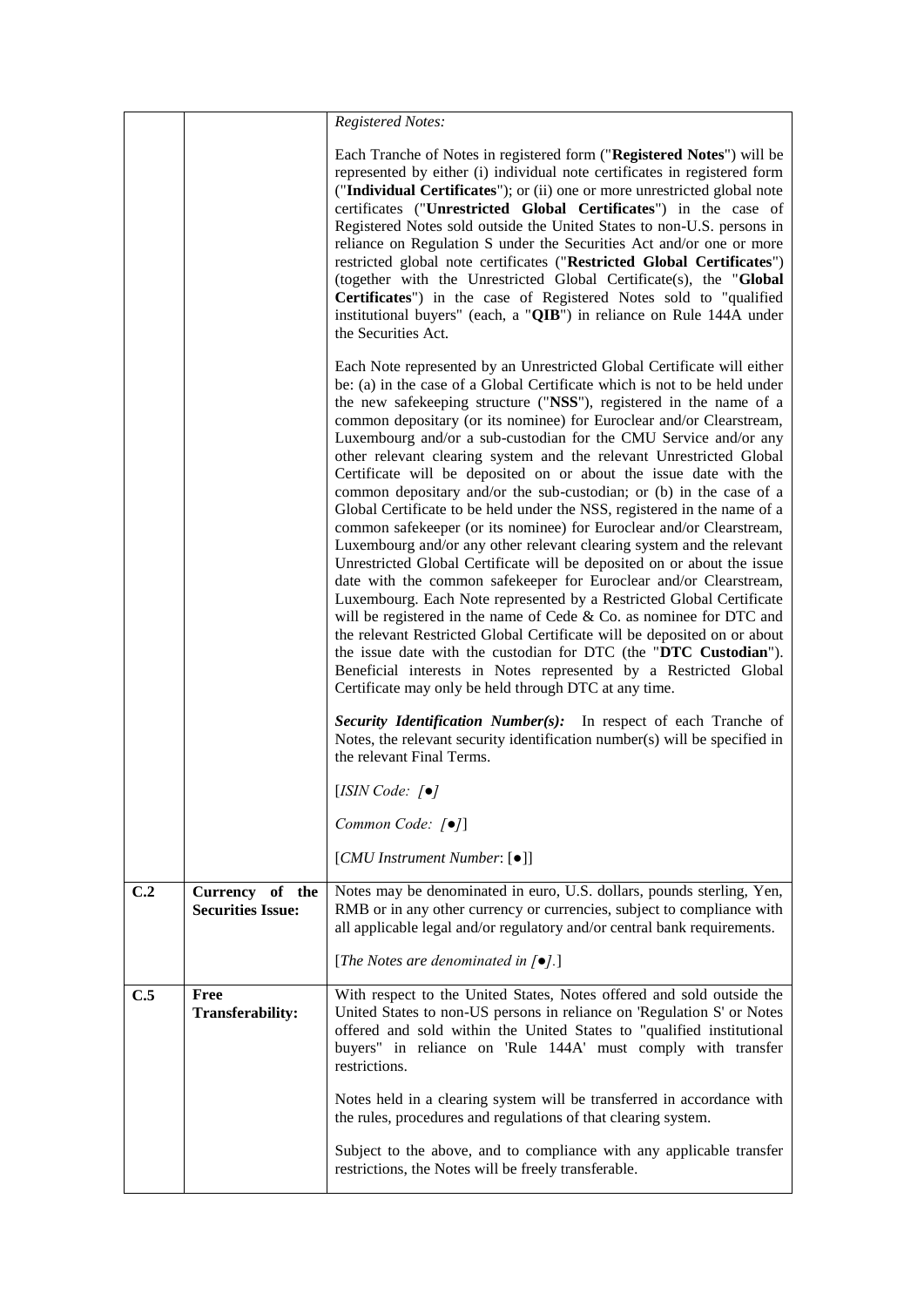| C.8 | The<br><b>Rights</b>                                                                        | <b>Status of the Notes:</b>                                                                                                                                                                                                                                                                                                                                                                                                                                                                                                                                                                                                                                                                                                                                                                                                                                                                                                                                                                                                                                                                                                                                                                                                                                                                                                                                                                                                                                                                                                                                                                                                                                                                                                                                             |
|-----|---------------------------------------------------------------------------------------------|-------------------------------------------------------------------------------------------------------------------------------------------------------------------------------------------------------------------------------------------------------------------------------------------------------------------------------------------------------------------------------------------------------------------------------------------------------------------------------------------------------------------------------------------------------------------------------------------------------------------------------------------------------------------------------------------------------------------------------------------------------------------------------------------------------------------------------------------------------------------------------------------------------------------------------------------------------------------------------------------------------------------------------------------------------------------------------------------------------------------------------------------------------------------------------------------------------------------------------------------------------------------------------------------------------------------------------------------------------------------------------------------------------------------------------------------------------------------------------------------------------------------------------------------------------------------------------------------------------------------------------------------------------------------------------------------------------------------------------------------------------------------------|
|     | Attaching to the<br>Securities,<br>including Ranking<br>and Limitations to<br>those Rights: | Status of Senior Notes: The Notes of each Series issued on an<br>unsubordinated basis ("Senior Notes") (and the Coupons relating<br>thereto, if any) will constitute direct, general, unconditional,<br>unsubordinated and unsecured obligations of the relevant Issuer which<br>will at all times rank pari passu among themselves and at least pari<br>passu with all other present and future unsecured and unsubordinated<br>obligations of the relevant Issuer other than obligations preferred by<br>law that are both mandatory and of general application.                                                                                                                                                                                                                                                                                                                                                                                                                                                                                                                                                                                                                                                                                                                                                                                                                                                                                                                                                                                                                                                                                                                                                                                                      |
|     |                                                                                             | Status of Tier 2 Capital Notes: The Notes of each Series issued on a<br>subordinated basis ("Tier 2 Capital Notes") (and the Coupons relating<br>thereto, if any) constitute direct, subordinated and unsecured<br>obligations of the relevant Issuer ranking pari passu without any<br>preference among themselves. In the event of the winding up or<br>administration of the relevant Issuer, the claims of the Trustee (on<br>behalf of Noteholders but not the rights and claims of the Trustee in its<br>personal capacity), the Holders of Tier 2 Capital Notes and any related<br>Coupons against the relevant Issuer in respect of such Notes and<br>Coupons (including any damages or other payments awarded for breach<br>of any obligations (if payable)) shall (i) be subordinated in the manner<br>provided in the Trust Deed to the claims of all Senior Creditors; (ii)<br>rank at least pari passu with the claims of all other subordinated<br>creditors of the relevant Issuer which in each case by law rank, or by<br>their terms are expressed to rank, pari passu with the Tier 2 Capital<br>Notes; and (iii) rank senior to the relevant Issuer's ordinary shares,<br>preference shares and any junior subordinated obligations or other<br>securities of the relevant Issuer which by law rank, or by their terms are<br>expressed to rank, junior to the Tier 2 Capital Notes.<br>Status of the Notes: [The Notes constitute direct, general and<br>unconditional obligations of the Issuer which rank at least pari passu<br>with all other present and future unsecured obligations of the Issuer,<br>save for such obligations as may be preferred by provisions of law that<br>are both mandatory and of general application.]/ $[\cdot]$ |
|     |                                                                                             | <b>Denominations:</b>                                                                                                                                                                                                                                                                                                                                                                                                                                                                                                                                                                                                                                                                                                                                                                                                                                                                                                                                                                                                                                                                                                                                                                                                                                                                                                                                                                                                                                                                                                                                                                                                                                                                                                                                                   |
|     |                                                                                             | The Notes may be issued in such denominations as may be specified in<br>the relevant Final Terms save that no Notes may be issued under the<br>Programme which (a) have a denomination of less than $\epsilon$ 1,000 or (b) in<br>the case of Notes issued by the Company which have a maturity of less<br>than one year from their issue, have a denomination of less than<br>$£100,000$ (or, in each case, its equivalent in another currency).                                                                                                                                                                                                                                                                                                                                                                                                                                                                                                                                                                                                                                                                                                                                                                                                                                                                                                                                                                                                                                                                                                                                                                                                                                                                                                                       |
|     |                                                                                             | Negative Pledge: None.                                                                                                                                                                                                                                                                                                                                                                                                                                                                                                                                                                                                                                                                                                                                                                                                                                                                                                                                                                                                                                                                                                                                                                                                                                                                                                                                                                                                                                                                                                                                                                                                                                                                                                                                                  |
|     |                                                                                             | Cross Default: None.                                                                                                                                                                                                                                                                                                                                                                                                                                                                                                                                                                                                                                                                                                                                                                                                                                                                                                                                                                                                                                                                                                                                                                                                                                                                                                                                                                                                                                                                                                                                                                                                                                                                                                                                                    |
|     |                                                                                             | <b>Taxation:</b> Except as otherwise specified in the relevant Final Terms,<br>all payments in respect of Notes will be made free and clear of<br>withholding taxes of the United Kingdom unless the withholding is<br>required by law. In that event, the relevant Issuer will, subject to<br>customary exceptions, pay such additional amounts as will result in the<br>Noteholders receiving such amounts as they would have received in<br>respect of such Notes had no such withholding been required.                                                                                                                                                                                                                                                                                                                                                                                                                                                                                                                                                                                                                                                                                                                                                                                                                                                                                                                                                                                                                                                                                                                                                                                                                                                             |
|     |                                                                                             | Governing Law: English law.                                                                                                                                                                                                                                                                                                                                                                                                                                                                                                                                                                                                                                                                                                                                                                                                                                                                                                                                                                                                                                                                                                                                                                                                                                                                                                                                                                                                                                                                                                                                                                                                                                                                                                                                             |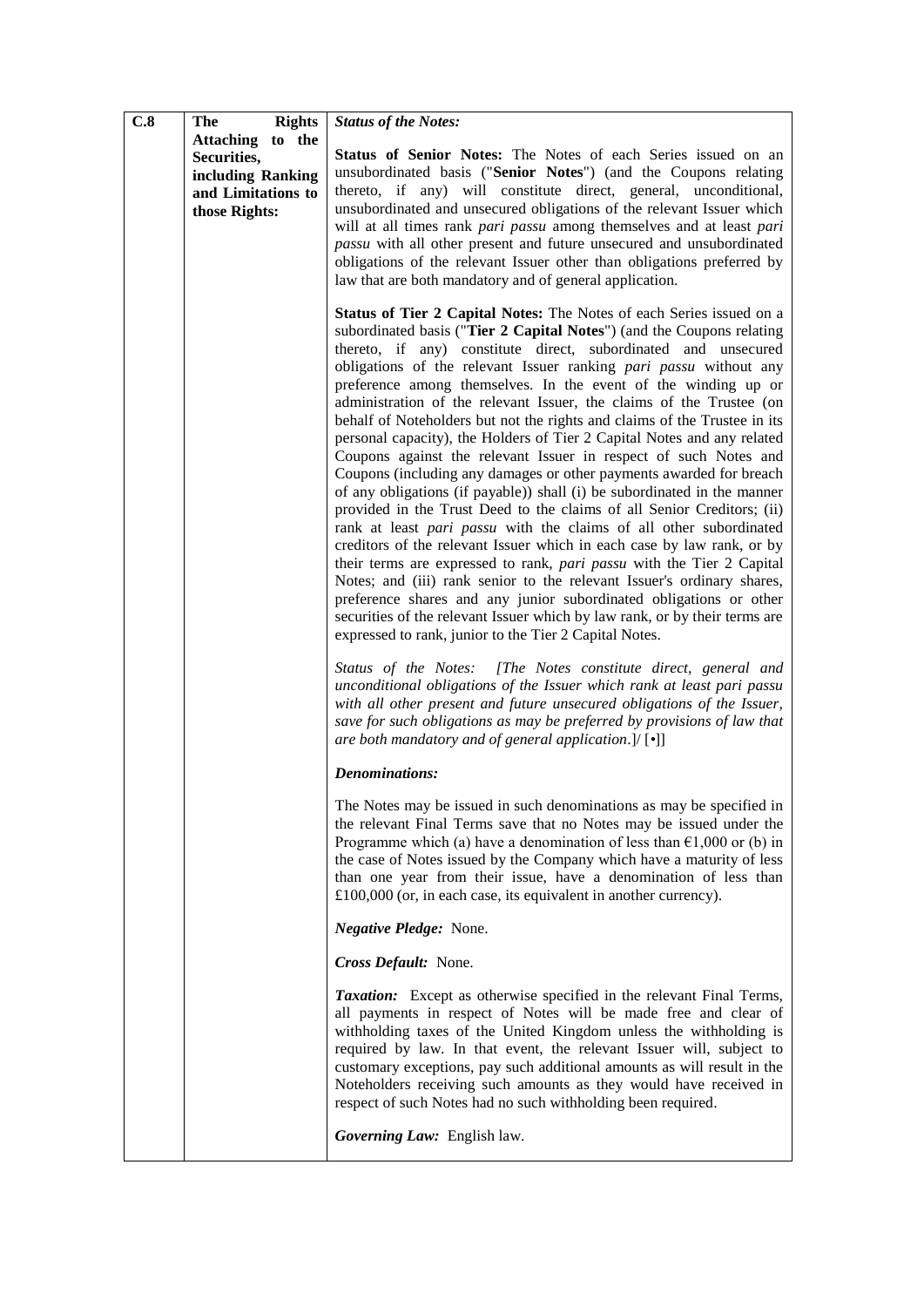| C.9 | <b>Rights</b><br><b>The</b>         | Interest: Notes may be interest-bearing or non-interest bearing.                                                                                                                                                                                                                                                                                                                                                                                                                             |
|-----|-------------------------------------|----------------------------------------------------------------------------------------------------------------------------------------------------------------------------------------------------------------------------------------------------------------------------------------------------------------------------------------------------------------------------------------------------------------------------------------------------------------------------------------------|
|     | Attaching to the                    | Interest (if any) may accrue at a fixed rate, a resetting rate or a floating                                                                                                                                                                                                                                                                                                                                                                                                                 |
|     | <b>Securities</b><br>$\blacksquare$ | rate based upon EURIBOR, LIBOR, BBSW, SHIBOR, CHIBOR, CNH                                                                                                                                                                                                                                                                                                                                                                                                                                    |
|     | Information as to                   | HIBOR, TIBOR, STIBOR, SIBOR, HIBOR or CDOR. In respect of                                                                                                                                                                                                                                                                                                                                                                                                                                    |
|     | Interest, Maturity,                 | each Tranche of Notes, the date from which interest becomes payable                                                                                                                                                                                                                                                                                                                                                                                                                          |
|     | <b>Redemption, Yield</b>            | and the due dates for interest, the maturity date the repayment                                                                                                                                                                                                                                                                                                                                                                                                                              |
|     | and<br>the                          | procedures and an indication of yield will be specified in the relevant                                                                                                                                                                                                                                                                                                                                                                                                                      |
|     | Representative of                   | Final Terms.                                                                                                                                                                                                                                                                                                                                                                                                                                                                                 |
|     | the Holders:                        |                                                                                                                                                                                                                                                                                                                                                                                                                                                                                              |
|     |                                     | [Interest: The Notes bear interest from $[\bullet]$ at a fixed rate of $[\bullet]$ per                                                                                                                                                                                                                                                                                                                                                                                                       |
|     |                                     | cent. per annum payable in arrear on $\lceil \bullet \rceil$ .]                                                                                                                                                                                                                                                                                                                                                                                                                              |
|     |                                     |                                                                                                                                                                                                                                                                                                                                                                                                                                                                                              |
|     |                                     | [Interest: The Notes bear interest from $\lceil \bullet \rceil$ at a rate equal to the sum of<br>[•] per cent. per annum and [period]/[currency][EURIBOR/ LIBOR/<br>BBSW/ SHIBOR/ CHIBOR/ CNH HIBOR/ TIBOR/ STIBOR/ SIBOR/<br>HIBOR/ CDOR] determined in respect of each Interest Period on the<br>day which is $[[\bullet]]$ [business days] before] the first day of the Interest                                                                                                          |
|     |                                     | Period and payable in arrear on $[•]$ .                                                                                                                                                                                                                                                                                                                                                                                                                                                      |
|     |                                     |                                                                                                                                                                                                                                                                                                                                                                                                                                                                                              |
|     |                                     | [Interest: The Notes bear interest from $[\bullet]$ at a fixed rate of $[\bullet]$ per<br>cent. per annum payable in arrear on $[\bullet]$ . Thereafter, interest on the<br>Notes resets on $\lceil \bullet \rceil$ [and $\lceil \bullet \rceil$ ] by reference to the Mid-Market Swap<br>Rate for the relevant Specified Currency, and for a period equal to $[\bullet]$ ,<br>plus $[\bullet]$ per cent. per annum payable in arrear on $[\bullet]$ .]                                      |
|     |                                     | [Interest: The Notes do not bear interest.]                                                                                                                                                                                                                                                                                                                                                                                                                                                  |
|     |                                     | <b>Maturities:</b> Subject to all applicable legal and regulatory requirements,<br>Notes may have any maturity subject to a minimum maturity of three<br>months. Under current requirements in the case of Tier 2 Capital Notes<br>in accordance with the requirements of the PRA, the minimum maturity<br>will be five years. Such minimum maturities may be subject to increase<br>or decrease from time to time as a result of changes in applicable legal<br>or regulatory requirements. |
|     |                                     | [Maturity Date: Unless previously redeemed, or purchased and<br>cancelled, the Notes will be redeemed on $[•]$ .]                                                                                                                                                                                                                                                                                                                                                                            |
|     |                                     | <b>Redemption:</b><br>Notes may be redeemable at par or at such other<br>Redemption Amount as may be specified in the relevant Final Terms.<br>Notes may also be redeemable in two or more instalments on such dates<br>and in such manner as may be specified in the relevant Final Terms.                                                                                                                                                                                                  |
|     |                                     | [Final Redemption Amount: Unless previously redeemed, or purchased<br>and cancelled, each Note will be redeemed at its Final Redemption<br>Amount of $[\bullet]$ .]                                                                                                                                                                                                                                                                                                                          |
|     |                                     | <b>Optional Redemption:</b> There will be no optional right to redeem Notes<br>of any Series, except for taxation reasons or where the relevant Final<br>Terms provide for early redemption at the option of the relevant Issuer<br>and/or the relevant Noteholders or, in the case of Tier 2 Capital Notes,<br>for regulatory reasons.                                                                                                                                                      |
|     |                                     | [Redemption at the option of the Issuer: The Notes may be redeemed at<br>the option of the Issuer [in whole]/[in whole or in part] on $[\bullet]$ at $[\bullet]$ ,<br>plus accrued interest (if any) to such date, on the Issuer's giving not<br>less than [30] nor more than [60] days' notice to the Noteholders.]                                                                                                                                                                         |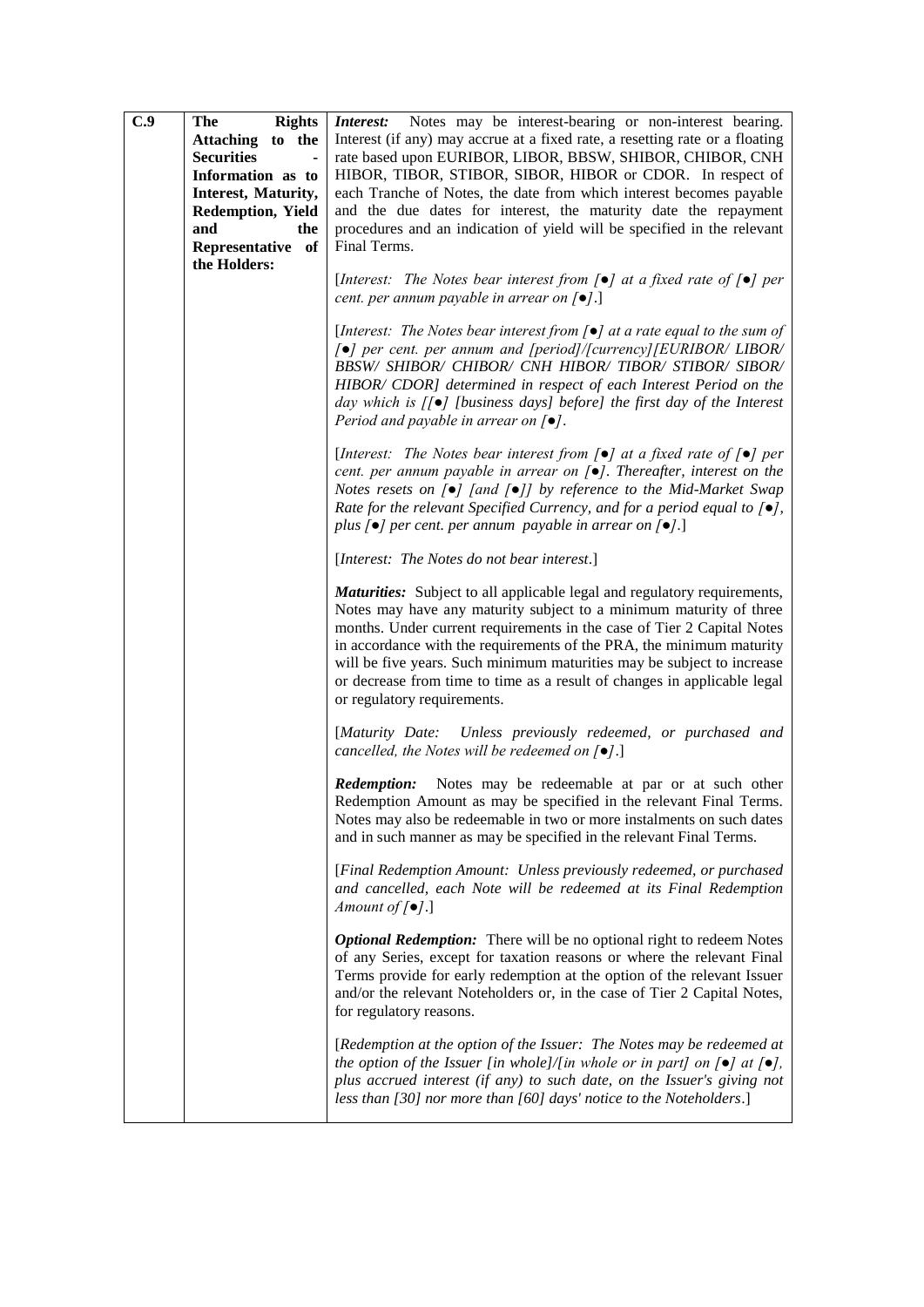|                         | [Redemption at the option of the Noteholders: The Issuer shall, at the<br>option of the holder of any Note redeem such Note on $[\bullet]$ at $[\bullet]$<br>together with interest (if any) accrued to such date.]                                                                                                                                                                                                                                                                                                                                                                                                                                                                                          |
|-------------------------|--------------------------------------------------------------------------------------------------------------------------------------------------------------------------------------------------------------------------------------------------------------------------------------------------------------------------------------------------------------------------------------------------------------------------------------------------------------------------------------------------------------------------------------------------------------------------------------------------------------------------------------------------------------------------------------------------------------|
| redeemed provided that: | Tax Redemption: subject to certain conditions, the Notes may be                                                                                                                                                                                                                                                                                                                                                                                                                                                                                                                                                                                                                                              |
| (a)                     | the relevant Issuer provides not less than 30 days' nor more<br>than 60 days' prior notice to the Trustee and the Holders of the<br>Notes (such notice being irrevocable) specifying the date fixed<br>for such redemption; and                                                                                                                                                                                                                                                                                                                                                                                                                                                                              |
| (b)                     | if, immediately before giving such notice, the relevant Issuer<br>satisfies the Trustee that:                                                                                                                                                                                                                                                                                                                                                                                                                                                                                                                                                                                                                |
| (i)                     | the relevant Issuer has or will become obliged to pay<br>certain additional amounts; or                                                                                                                                                                                                                                                                                                                                                                                                                                                                                                                                                                                                                      |
| (ii)                    | in the case of Tier 2 Capital Notes only, interest<br>payments under or with respect to the Notes are no<br>longer fully deductible for UK corporation tax<br>purposes; or                                                                                                                                                                                                                                                                                                                                                                                                                                                                                                                                   |
| (iii)                   | in the case of Tier 2 Capital Notes only, the relevant<br>Issuer would not, as a result of the Notes being in<br>issue, be able to have losses or deductions set against<br>the profits or gains, or profits or gains offset by the<br>losses or deductions, of companies with which the<br>relevant Issuer is or would otherwise be so grouped for<br>applicable United Kingdom tax purposes (whether<br>under the group relief system current as at the date of<br>issue of the Notes or any similar system or systems<br>having like effect as may from time to time exist);                                                                                                                              |
|                         | (each such change in tax law or regulation or the<br>official application or interpretation thereof, a "Tax<br>Event"); and                                                                                                                                                                                                                                                                                                                                                                                                                                                                                                                                                                                  |
|                         | in the case of each of (i), (ii) and (iii), such obligation<br>cannot be avoided by the relevant Issuer taking<br>reasonable measures available to it,                                                                                                                                                                                                                                                                                                                                                                                                                                                                                                                                                       |
|                         | provided, further, that no such notice of redemption shall be given<br>earlier than (1) where the Notes may be redeemed at any time, 90 days<br>prior to the earliest date on which the relevant Issuer would be obliged<br>to pay such additional amounts or is unable to make such deduction if a<br>payment in respect of the Notes were then due; or (2) where the Notes<br>may be redeemed only on an Interest Payment Date, 60 days prior to<br>the Interest Payment Date occurring immediately before the earliest<br>date on which the relevant Issuer would be obliged to pay such<br>additional amounts or is unable to make such deduction if a payment in<br>respect of the Notes were then due. |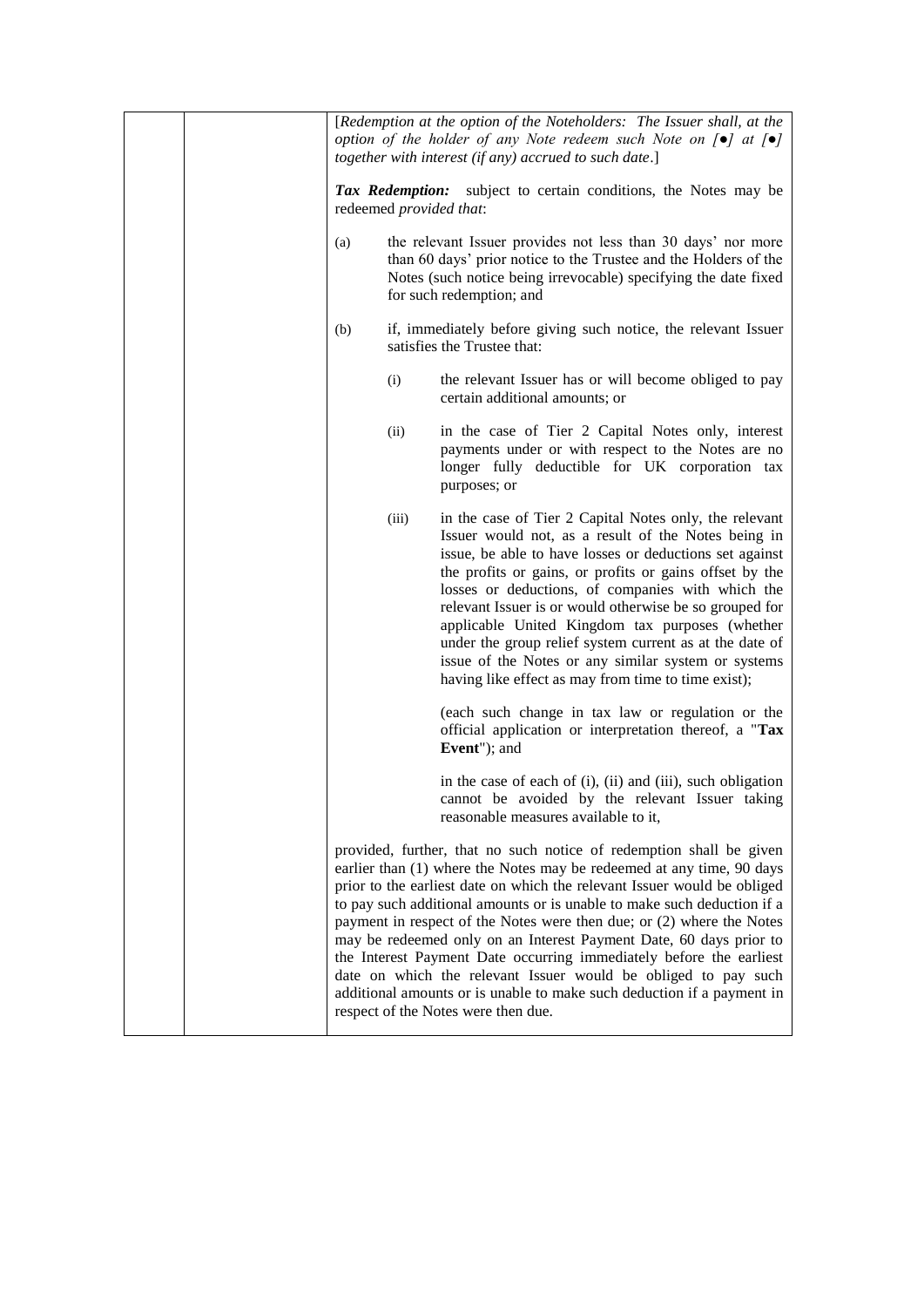|      |                                         | <b>Regulatory Redemption:</b> subject to certain conditions and in the case of<br>Tier 2 Capital Notes only, the Tier 2 Capital Notes may be redeemed at<br>the relevant Issuer's option if there is a change in the regulatory<br>classification of the relevant Tier 2 Capital Notes that occurs on or after<br>the issue date of the first Tranche of the Tier 2 Capital Notes and that<br>does, or would be likely to, result in any of the outstanding aggregate<br>principal amount of the Tier 2 Capital Notes ceasing to be included in,<br>or counting towards, the Tier 2 Capital of the Group (a "Regulatory<br>Event"), in whole but not in part at the relevant Optional Redemption<br>Amount (Regulatory Event) together with any accrued but unpaid<br>interest to the date fixed for redemption, provided that the relevant<br>Issuer provides not less than 30 days' nor more than 60 days' prior<br>notice to the Trustee, the Principal Paying Agent and the Holders of the<br>Tier 2 Capital Notes (such notice being irrevocable) specifying the date<br>fixed for such redemption. |
|------|-----------------------------------------|----------------------------------------------------------------------------------------------------------------------------------------------------------------------------------------------------------------------------------------------------------------------------------------------------------------------------------------------------------------------------------------------------------------------------------------------------------------------------------------------------------------------------------------------------------------------------------------------------------------------------------------------------------------------------------------------------------------------------------------------------------------------------------------------------------------------------------------------------------------------------------------------------------------------------------------------------------------------------------------------------------------------------------------------------------------------------------------------------------|
|      |                                         | <b>Conditions to Redemption:</b> Notwithstanding any other provisions, the<br>relevant Issuer may redeem the Tier 2 Capital Notes (and give notice<br>thereof to the Holders) in accordance with the requirements set out in<br>the applicable Capital Regulations at such time and only if it has<br>obtained the PRA's prior consent (as (and to the extent) required by<br>such Capital Regulations) for the redemption of the relevant Tier 2<br>Capital Notes.                                                                                                                                                                                                                                                                                                                                                                                                                                                                                                                                                                                                                                      |
|      |                                         | Yield: The yield of each Tranche of Notes will be calculated on an<br>annual or semi-annual basis using the relevant Issue Price at the<br>relevant Issue Date.                                                                                                                                                                                                                                                                                                                                                                                                                                                                                                                                                                                                                                                                                                                                                                                                                                                                                                                                          |
|      |                                         | [Yield: Based upon the Issue Price of $[\bullet]$ , at the Issue Date the<br>anticipated yield of the Notes is $\lceil \bullet \rceil$ per cent. per annum.]                                                                                                                                                                                                                                                                                                                                                                                                                                                                                                                                                                                                                                                                                                                                                                                                                                                                                                                                             |
|      |                                         | <b>Representative of the Noteholders:</b> The Issuers have appointed The<br>Bank of New York Mellon, London Branch to act as Trustee for the<br>holders of Notes pursuant to the terms of the Trust Deed.                                                                                                                                                                                                                                                                                                                                                                                                                                                                                                                                                                                                                                                                                                                                                                                                                                                                                                |
| C.10 | <b>Derivative</b><br><b>Components:</b> | Not Applicable. Payments of interest on the Notes shall not include any<br>derivative component.                                                                                                                                                                                                                                                                                                                                                                                                                                                                                                                                                                                                                                                                                                                                                                                                                                                                                                                                                                                                         |
| C.11 | Listing<br>and<br><b>Trading:</b>       | Applications have been made for Notes to be admitted during the<br>period of twelve months after the date hereof to listing on the Official<br>List of the Financial Conduct Authority ("FCA") and to trading on the<br>Regulated Market of the London Stock Exchange.                                                                                                                                                                                                                                                                                                                                                                                                                                                                                                                                                                                                                                                                                                                                                                                                                                   |
|      |                                         | [Application has been made for the Notes to be admitted to listing on<br>the Official List of the FCA and to trading on the Regulated Market of<br>the London Stock Exchange.]                                                                                                                                                                                                                                                                                                                                                                                                                                                                                                                                                                                                                                                                                                                                                                                                                                                                                                                           |

| <b>Section D – Risks</b> |                                                                                       |                                                                                                                                                                                                                                                                                                                                                                                                                                                                                                  |
|--------------------------|---------------------------------------------------------------------------------------|--------------------------------------------------------------------------------------------------------------------------------------------------------------------------------------------------------------------------------------------------------------------------------------------------------------------------------------------------------------------------------------------------------------------------------------------------------------------------------------------------|
| D.2                      | information<br><b>Key</b><br>on the key risks<br>that are specific to<br>the Issuers: | Weak or deteriorating economic conditions or political instability in one<br>or a number of countries in any of the Group's main business markets<br>or any other globally significant economy could have a material adverse<br>effect on the Group's operations, financial condition and prospects.<br>The Group is subject to a number of risks in its day-to-day operations,<br>any of which may have an adverse impact on the operations, financial<br>condition and prospects of the Group: |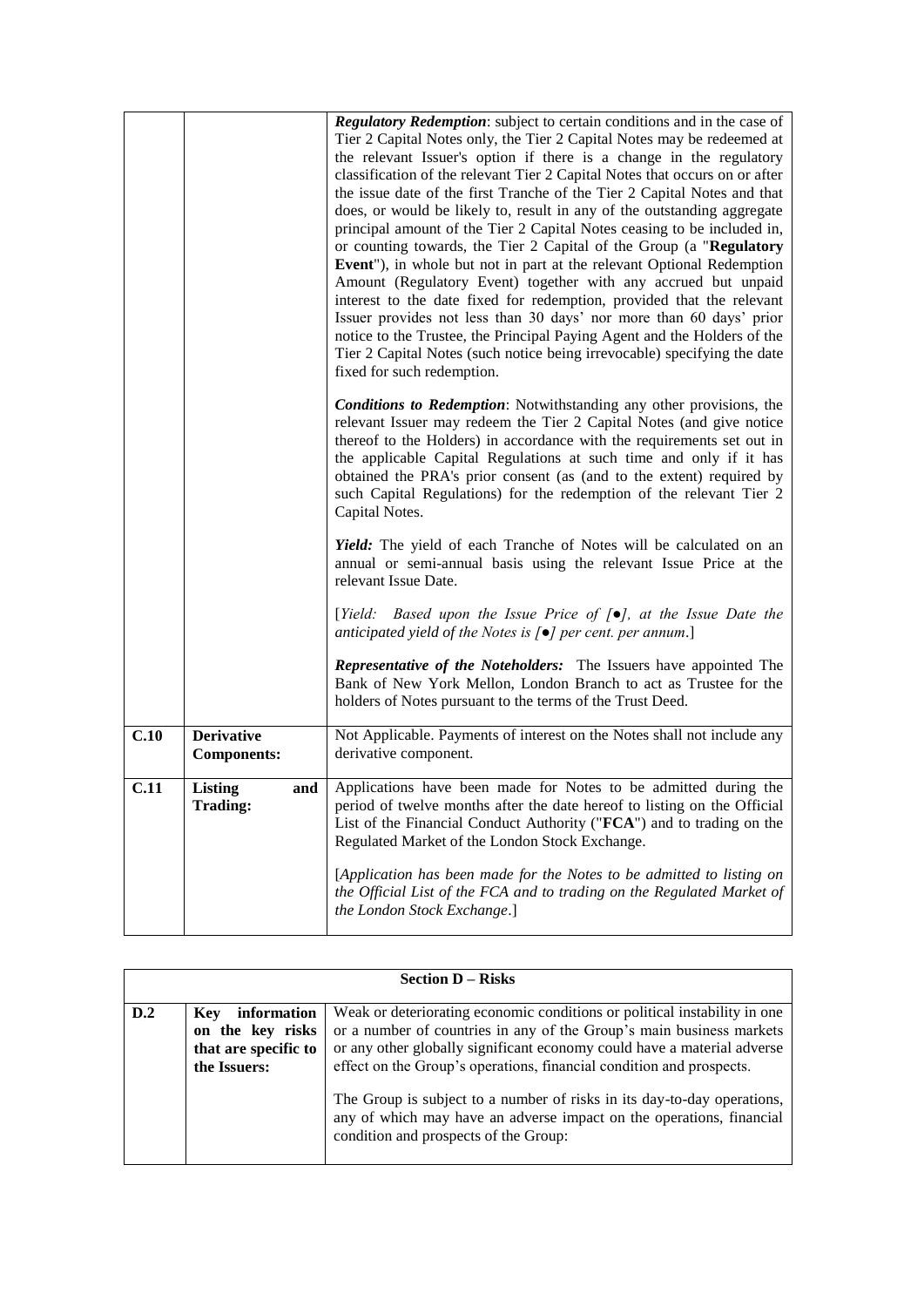|  | Credit Risk: The Group is exposed to the risk of loss if any of its<br>customers, clients or market counterparties fails to fulfil its contractual<br>obligations. Credit risk and, consequently, the Group's performance<br>may also be adversely affected by the impact of deteriorating economic<br>conditions (and their effects, including unemployment, weak or<br>contracting growth, rising inflation, higher interest rates and falling<br>property prices) and risks relating to sovereign debt crises, Eurozone<br>exit or a slowing or withdrawing of monetary stimulus. If some or all of<br>these conditions arise, persist or worsen, they may have a material<br>adverse effect on the Group's operations, financial condition and<br>prospects. In addition, the Investment Bank holds a significant portfolio<br>of credit market assets which (i) remain illiquid, (ii) are valued based on<br>assumptions, judgements and estimates which may change over time<br>and (iii) may be subject to further deterioration and write downs.<br>Corporate Banking also holds a portfolio of longer term loans on a fair<br>value basis, which are subject to market movements and which may<br>therefore give rise to losses. In either case, these could have a material<br>adverse effect on the Group's operations, financial condition and<br>prospects. |
|--|--------------------------------------------------------------------------------------------------------------------------------------------------------------------------------------------------------------------------------------------------------------------------------------------------------------------------------------------------------------------------------------------------------------------------------------------------------------------------------------------------------------------------------------------------------------------------------------------------------------------------------------------------------------------------------------------------------------------------------------------------------------------------------------------------------------------------------------------------------------------------------------------------------------------------------------------------------------------------------------------------------------------------------------------------------------------------------------------------------------------------------------------------------------------------------------------------------------------------------------------------------------------------------------------------------------------------------------------------------------------------|
|  | Market risk: The Group is at risk from its earnings or capital being<br>reduced due to changes in the level or volatility of positions in its<br>trading books, primarily in the Investment Bank; being unable to hedge<br>its banking book balance sheet at market levels; and the Group's<br>defined benefit pensions obligations increasing or the value of the assets<br>backing those obligations decreasing. These risks could lead to<br>significantly lower revenues, which could have an adverse impact on<br>the Group's operations, financial condition and prospects.                                                                                                                                                                                                                                                                                                                                                                                                                                                                                                                                                                                                                                                                                                                                                                                        |
|  | Funding risk: The Group is exposed to the risk that it may not be able<br>to achieve its business plans due to: an inability to maintain appropriate<br>capital ratios; or a failure to manage its liquidity and funding risk<br>sufficiently; or the impact of changes in foreign exchange rates on<br>capital ratios and/or adverse changes in interest rates impacting<br>structural hedges. These risks could have an adverse impact on the<br>Group's operations, financial condition and prospects.                                                                                                                                                                                                                                                                                                                                                                                                                                                                                                                                                                                                                                                                                                                                                                                                                                                                |
|  | <b>Operational risk:</b> The Group is exposed to the risk of breakdowns in<br>processes, systems (including IT systems), controls or procedures or<br>their inadequacy relative to the size and scope of its business. Barclays<br>is also subject to the risk of business disruption arising from events<br>beyond its control, which may give rise to losses or reductions in<br>service to customers and/or economic loss to Barclays.                                                                                                                                                                                                                                                                                                                                                                                                                                                                                                                                                                                                                                                                                                                                                                                                                                                                                                                                |
|  | Legal and regulatory proceedings: The Group faces the risk of<br>existing and potential future legal and regulatory proceedings and/or<br>private actions and/or class actions being brought by third parties.                                                                                                                                                                                                                                                                                                                                                                                                                                                                                                                                                                                                                                                                                                                                                                                                                                                                                                                                                                                                                                                                                                                                                           |
|  | Final adverse findings arising from the investigations by the FCA, SFO,<br>DOJ and SEC into certain agreements between Barclays and Qatari<br>investors and whether these may have related to capital raisings in June<br>and November 2008 would be likely to give rise to proceedings and/or<br>penalties against the Group. Further, Barclays is party to a non-<br>prosecution agreement with the DOJ in connection with LIBOR<br>investigations, any breach of which could also lead to further<br>proceedings and/or penalties.                                                                                                                                                                                                                                                                                                                                                                                                                                                                                                                                                                                                                                                                                                                                                                                                                                    |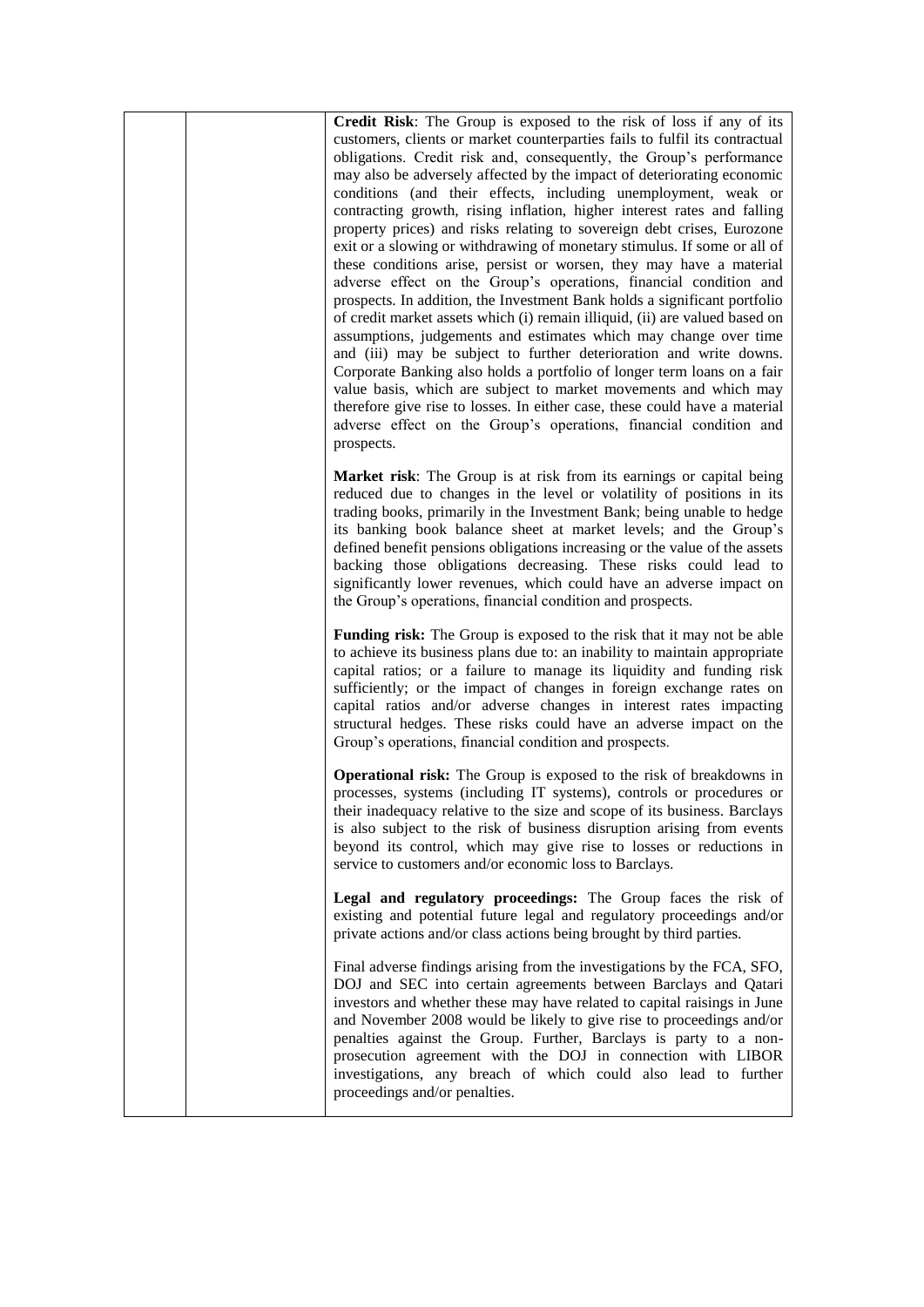| The Group may incur significant additional expense in connection with<br>existing and potential future legal and regulatory proceedings including<br>for non-compliance by the Group with applicable laws, regulations and<br>codes. This could expose the Group to: substantial monetary damages;<br>loss of significant assets; other penalties and injunctive relief; potential<br>for criminal prosecution in certain circumstances; potential regulatory<br>restrictions on the Group's business; and/or have a negative effect on<br>the Group's reputation, any of which could have an adverse impact on<br>the Group's operations, financial condition and prospects.                                                                                                                                                                                                                                                                                                                                                                                                                                                                                                                                                                                                                                                                                                                                                                                                                                                                |
|----------------------------------------------------------------------------------------------------------------------------------------------------------------------------------------------------------------------------------------------------------------------------------------------------------------------------------------------------------------------------------------------------------------------------------------------------------------------------------------------------------------------------------------------------------------------------------------------------------------------------------------------------------------------------------------------------------------------------------------------------------------------------------------------------------------------------------------------------------------------------------------------------------------------------------------------------------------------------------------------------------------------------------------------------------------------------------------------------------------------------------------------------------------------------------------------------------------------------------------------------------------------------------------------------------------------------------------------------------------------------------------------------------------------------------------------------------------------------------------------------------------------------------------------|
| Regulatory risks: The regulatory environment in which the Group<br>operates is subject to significant levels of change. There is a risk that<br>such changes to the regulatory environment (for example, in relation to<br>section 165 of the Dodd-Frank Act, which could give rise to significant<br>adverse capital implications for the Group, depending on the terms on<br>which the provisions are enacted) may adversely affect the Group's<br>business, capital and risk management planning and/or may result in the<br>Group increasing capital, reducing leverage, deciding to modify its legal<br>entity structure, deciding to change how and where capital and funding<br>is deployed within the Group, require the Group to increase its loss-<br>absorbing capacity and/or undertake potential modifications to<br>Barclays' business mix and model (including potential exit of certain<br>business activities). In addition, the risk of such regulatory change will<br>continue to require senior management attention and consume<br>significant levels of business resources.                                                                                                                                                                                                                                                                                                                                                                                                                                            |
| The Group faces significant regulatory scrutiny (for example in relation<br>to systems and controls) in many of the jurisdictions in which it<br>operates, particularly in the UK and the US. If the Group is not able to<br>satisfy its regulators in these jurisdictions as to its compliance with<br>applicable requirements, including any current or future remedial<br>actions required to be taken and/or the satisfactory nature of systems<br>and controls, those regulators could take actions, or require the Group to<br>take actions, which would be damaging to Barclays' businesses and<br>which could have a material adverse effect on the Group's operations,<br>financial condition and prospects.                                                                                                                                                                                                                                                                                                                                                                                                                                                                                                                                                                                                                                                                                                                                                                                                                        |
| Risk of failing to meet the PRA's expectations in relation to the<br><b>PRA Leverage Ratio by June 2014:</b> In June 2013, following its<br>assessment of the capital adequacy of major UK banks and building<br>societies, the PRA introduced the PRA Leverage Ratio and<br>subsequently, following discussions between Barclays and the PRA,<br>requested that Barclays plan to achieve this target by 30 June 2014.<br>Whilst the PRA has confirmed to Barclays that meeting the target by 30<br>June 2014 is an expectation (rather than a formal regulatory<br>requirement), Barclays has determined to move swiftly to achieve the<br>target in accordance with the PRA's timing expectations and has<br>discussed and agreed the Leverage Plan with the PRA. There is a risk<br>that Barclays' financial position may diverge from management's<br>current expectations or projections, adversely affecting Barclays' ability<br>to achieve the 3 per cent. target for the PRA Leverage Ratio by 30 June<br>2014. There is also a risk that (i) the level and basis of calculation of the<br>PRA Leverage Ratio may change, (ii) the PRA Adjustments may<br>change, and/or (iii) the PRA may change its approach to the PRA<br>Leverage Ratio. Any of the above could lead to an alteration by the<br>PRA of its supervisory expectations in relation to the PRA Leverage<br>Ratio. Furthermore, there is a risk that Barclays may not be able to<br>successfully implement other actions required to meet the PRA<br>Leverage Ratio. |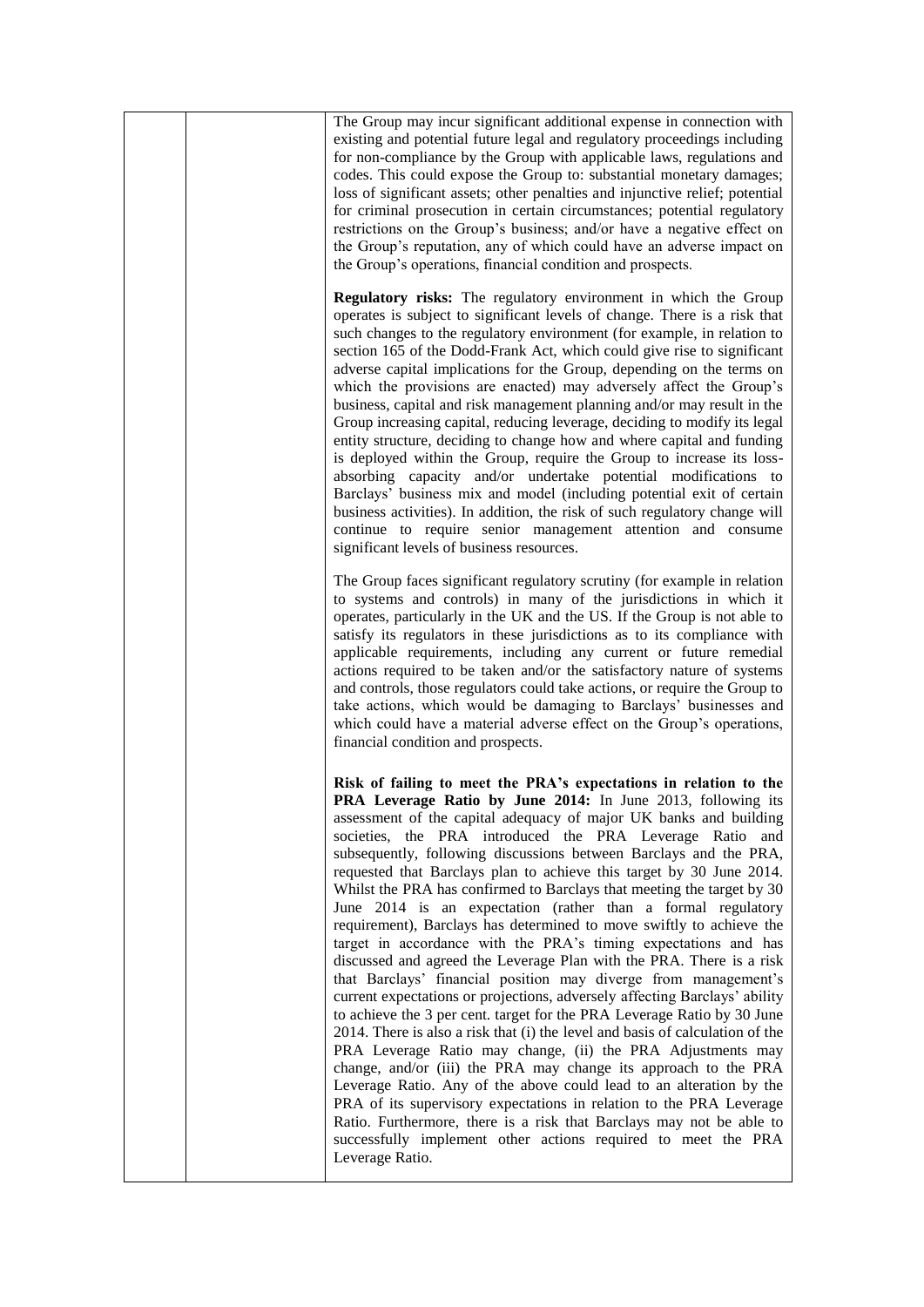|  | There is a risk that Barclays may fail to implement the Leverage Plan in<br>full and it considers that it may not meet all of the supervisory<br>expectations of the PRA in relation to leverage by 30 June 2014, the<br>Group may have to take additional or alternative measures to be<br>discussed with the PRA. Additional or alternative measures to address<br>any then outstanding leverage gap could include further reducing<br>leverage exposure (including through asset sales or through making<br>changes to the Group's business model), limiting discretionary<br>distributions (including interest payments on additional tier 1<br>securities), reducing lending to customers and clients and/or taking<br>additional measures to strengthen Barclays' capital position. If,<br>following discussions with the PRA, the Group were to take additional<br>or alternative measures to improve its leverage position, these may be<br>subject to greater risks and uncertainties than, and may not be as<br>beneficial to the Group and its stakeholders as, the measures<br>contemplated under the Leverage Plan. Accordingly, this might have a<br>damaging effect on the Group's business and lead to a decrease in<br>investor confidence in the Group, an adverse impact on its reputation<br>and/or a negative effect the market price of the Notes. |
|--|--------------------------------------------------------------------------------------------------------------------------------------------------------------------------------------------------------------------------------------------------------------------------------------------------------------------------------------------------------------------------------------------------------------------------------------------------------------------------------------------------------------------------------------------------------------------------------------------------------------------------------------------------------------------------------------------------------------------------------------------------------------------------------------------------------------------------------------------------------------------------------------------------------------------------------------------------------------------------------------------------------------------------------------------------------------------------------------------------------------------------------------------------------------------------------------------------------------------------------------------------------------------------------------------------------------------------------------------------------------------------|
|  | Taxation risk: The Group may suffer losses arising from additional tax<br>charges, other financial costs or reputational damage due to: failure to<br>comply with or correctly assess the application of, relevant tax law;<br>failure to deal with tax authorities in a timely, transparent and effective<br>manner; incorrect calculation of tax estimates for reported and forecast<br>tax numbers; or provision of incorrect tax advice.                                                                                                                                                                                                                                                                                                                                                                                                                                                                                                                                                                                                                                                                                                                                                                                                                                                                                                                             |
|  | Conduct and Reputation risks: The Group is exposed to the risk of<br>inappropriate execution of its business activities or failures in corporate<br>governance or management (for example, if Barclays were to provide<br>funding or services to clients without fully implementing anti-money<br>laundering, anti-bribery or similar controls), or the perception thereof,<br>may cause detriment to customers, clients or counterparties and may<br>lead to reputational damage and reduce the attractiveness of the Group<br>to stakeholders. This may, in turn, lead to negative publicity, loss of<br>revenue, litigation, higher scrutiny and/or intervention from regulators,<br>regulatory or legislative action, loss of existing or potential client<br>business, reduced workforce morale, and difficulties in recruiting and<br>retaining talent. Sustained conduct and reputational damage could affect<br>the Group's operations, financial condition and prospects.                                                                                                                                                                                                                                                                                                                                                                                       |
|  | Transform programme:<br>The Group's ability<br>to<br>implement<br>successfully the Transform programme may be adversely impacted by a<br>significant global macroeconomic downturn, legacy issues, limitations<br>in the Group's management or operational capacity or significant or<br>unexpected regulatory change. Progress in achieving the targets in the<br>Transform programme is unlikely to be uniform or linear. Failure to<br>implement successfully the Transform programme could have a<br>material adverse effect on the Group's ability to achieve the stated<br>targets and other expected benefits of the Transform programme and<br>there is also a risk that the costs associated with implementing the<br>strategy may be higher than the financial benefits achieved through the<br>programme. In addition, the Group may not be successful in meeting<br>the goals of embedding a culture and set of values across the Group and<br>achieving lasting and meaningful change to the Group's culture, and<br>this could negatively impact the Group's operations, financial condition<br>and prospects.                                                                                                                                                                                                                                             |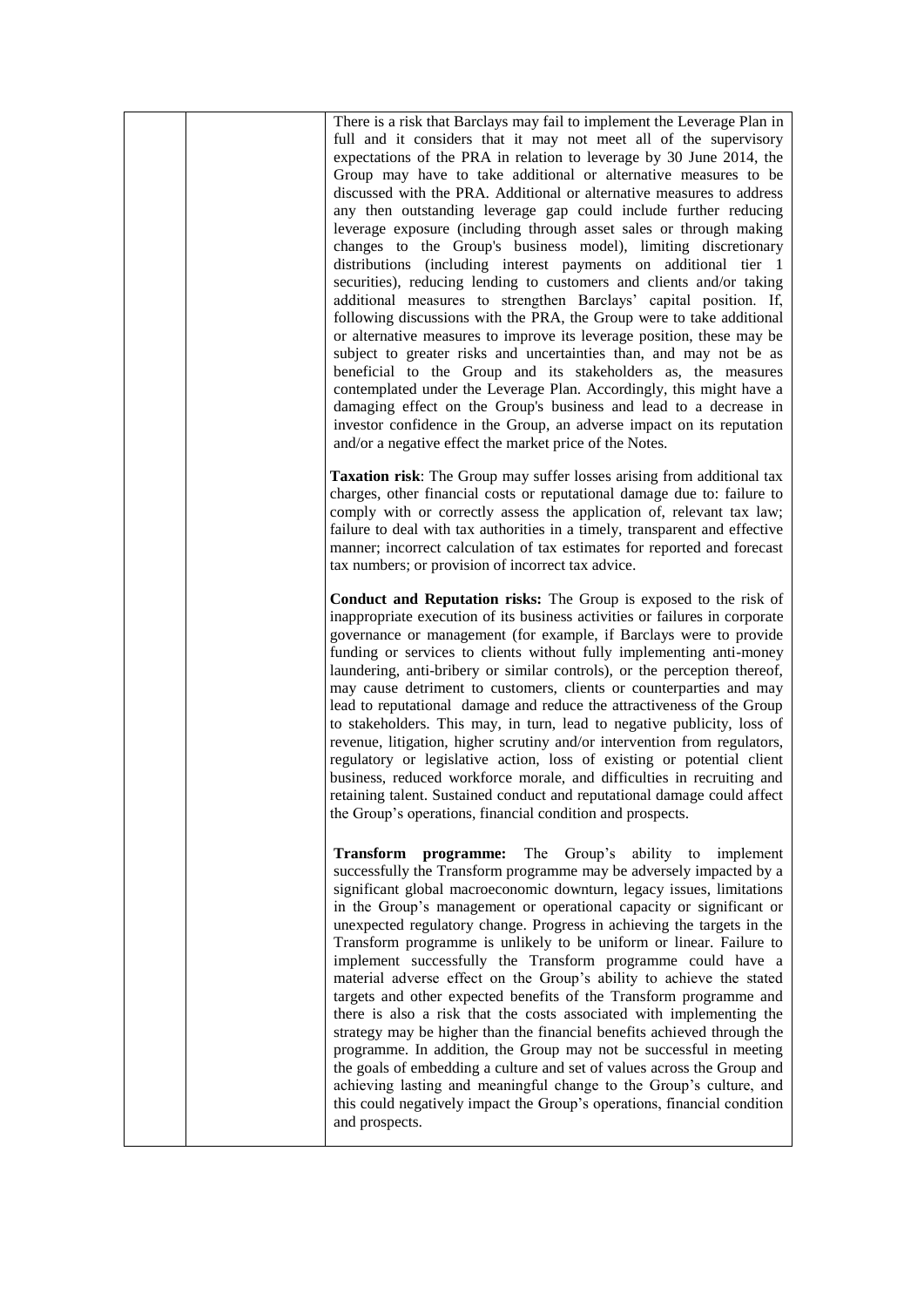| D.3 | Key information      | Interest rate risks: investment in fixed rate Notes involves the risk that                                                                                                                                                                                                                                                                                                                                                                                                     |
|-----|----------------------|--------------------------------------------------------------------------------------------------------------------------------------------------------------------------------------------------------------------------------------------------------------------------------------------------------------------------------------------------------------------------------------------------------------------------------------------------------------------------------|
|     | on the key risks     | the subsequent changes in market interest rates may adversely affect the                                                                                                                                                                                                                                                                                                                                                                                                       |
|     | that are specific to | value of any fixed rate Notes.                                                                                                                                                                                                                                                                                                                                                                                                                                                 |
|     | the Notes:           | Notes may be redeemed prior to maturity: under certain circumstances<br>the relevant Issuer may redeem outstanding Notes prior to maturity in<br>accordance with the Conditions. In such circumstances an investor may<br>not be able to reinvest the redemption proceeds in a comparable security<br>at an effective interest rate as high as that of the relevant Notes and an<br>optional redemption feature is likely to limit the secondary market value<br>of the Notes. |
|     |                      | Notes issued at a discount or premium: may experience price volatility<br>in response to changes in market interest rates;                                                                                                                                                                                                                                                                                                                                                     |
|     |                      | <b>Withholding tax:</b> the holder may not receive payment of the full<br>amounts due in respect of the Notes as a result of amounts being<br>withheld by the relevant Issuer in order to comply with applicable law;                                                                                                                                                                                                                                                          |
|     |                      | Subordination of Tier 2 Capital Notes: Tier 2 Capital Notes issued<br>under the Programme will be subordinated to most of the relevant<br>Issuer's liabilities;                                                                                                                                                                                                                                                                                                                |
|     |                      | There is no active trading market for the Notes: Notes may have no<br>established trading market when issued, and such a trading market may<br>never develop. If such a trading market does develop it may not be<br>liquid;                                                                                                                                                                                                                                                   |
|     |                      | <i>Exchange rate risks and exchange controls: the value of an investors</i><br>investment may be adversely affected by exchange rate movements and<br>exchange controls where the Notes are not denominated in the investor's<br>own currency;                                                                                                                                                                                                                                 |
|     |                      | Credit ratings may not reflect all risks: any credit rating assigned to the<br>Notes or the relevant Issuer may not adequately reflect all the risks<br>associated with an investment;                                                                                                                                                                                                                                                                                         |
|     |                      | Key risks specific to Renminbi denominated Notes:                                                                                                                                                                                                                                                                                                                                                                                                                              |
|     |                      | Renminbi is not freely convertible: Renminbi is not freely convertible<br>and there are significant restrictions on the remittance of Renminbi into<br>and outside the PRC which may adversely affect the liquidity of<br>Renminbi Notes and the relevant Issuer's ability to source Renminbi<br>outside the PRC to service Renminbi Notes. Remittance of proceeds<br>into and outside the PRC depends on obtaining necessary governmental<br>approvals.                       |